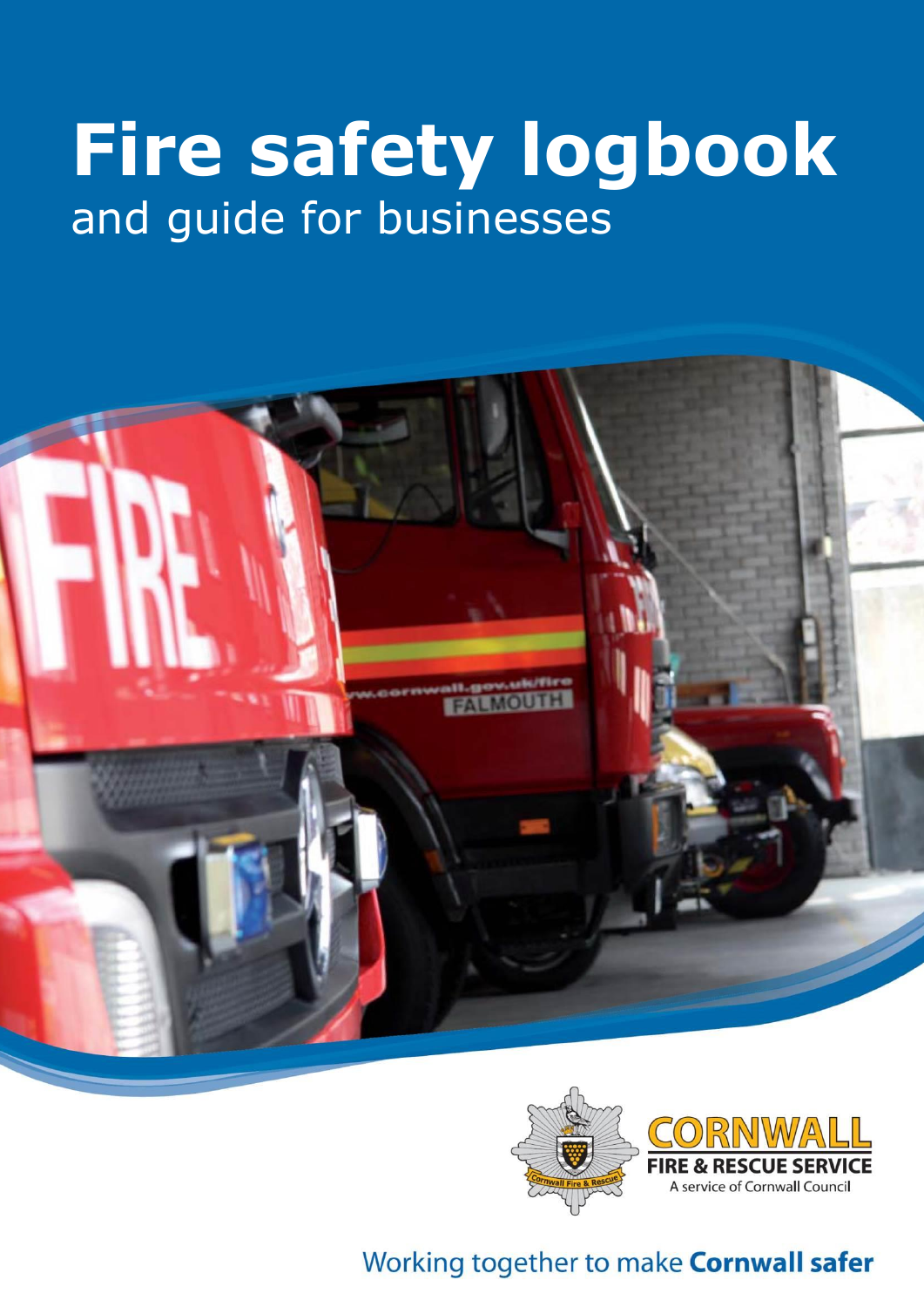## **Fire Safety Logbook Details**

| <b>Company Name:</b>                                                                                                                                                                               |                                                                                                                      |  |
|----------------------------------------------------------------------------------------------------------------------------------------------------------------------------------------------------|----------------------------------------------------------------------------------------------------------------------|--|
| <b>Address:</b>                                                                                                                                                                                    | <u> 1989 - Johann Stoff, amerikansk politiker (* 1908)</u>                                                           |  |
|                                                                                                                                                                                                    |                                                                                                                      |  |
| <u> 1989 - Andrea Santana, amerikana amerikana amerikana amerikana amerikana amerikana amerikana amerikana amerika</u><br><b>Records from (date):</b><br><u> 1980 - Andrea Andrew Maria (h. 19</u> |                                                                                                                      |  |
| <b>Responsible Person:</b>                                                                                                                                                                         | <u> Andreas Andreas Andreas Andreas Andreas Andreas Andreas Andreas Andreas Andreas Andreas Andreas Andreas Andr</u> |  |
| Log Book maintained by:                                                                                                                                                                            | <u> 1989 - Johann Stein, mars and de Brazilian (b. 1989)</u>                                                         |  |
| <b>Notes</b>                                                                                                                                                                                       | ,我们也不会有什么。""我们的人,我们也不会有什么?""我们的人,我们也不会有什么?""我们的人,我们也不会有什么?""我们的人,我们也不会有什么?""我们的人                                     |  |
|                                                                                                                                                                                                    |                                                                                                                      |  |
|                                                                                                                                                                                                    |                                                                                                                      |  |
|                                                                                                                                                                                                    |                                                                                                                      |  |
|                                                                                                                                                                                                    |                                                                                                                      |  |
|                                                                                                                                                                                                    |                                                                                                                      |  |
|                                                                                                                                                                                                    |                                                                                                                      |  |
|                                                                                                                                                                                                    |                                                                                                                      |  |
|                                                                                                                                                                                                    |                                                                                                                      |  |
|                                                                                                                                                                                                    |                                                                                                                      |  |
|                                                                                                                                                                                                    |                                                                                                                      |  |
|                                                                                                                                                                                                    |                                                                                                                      |  |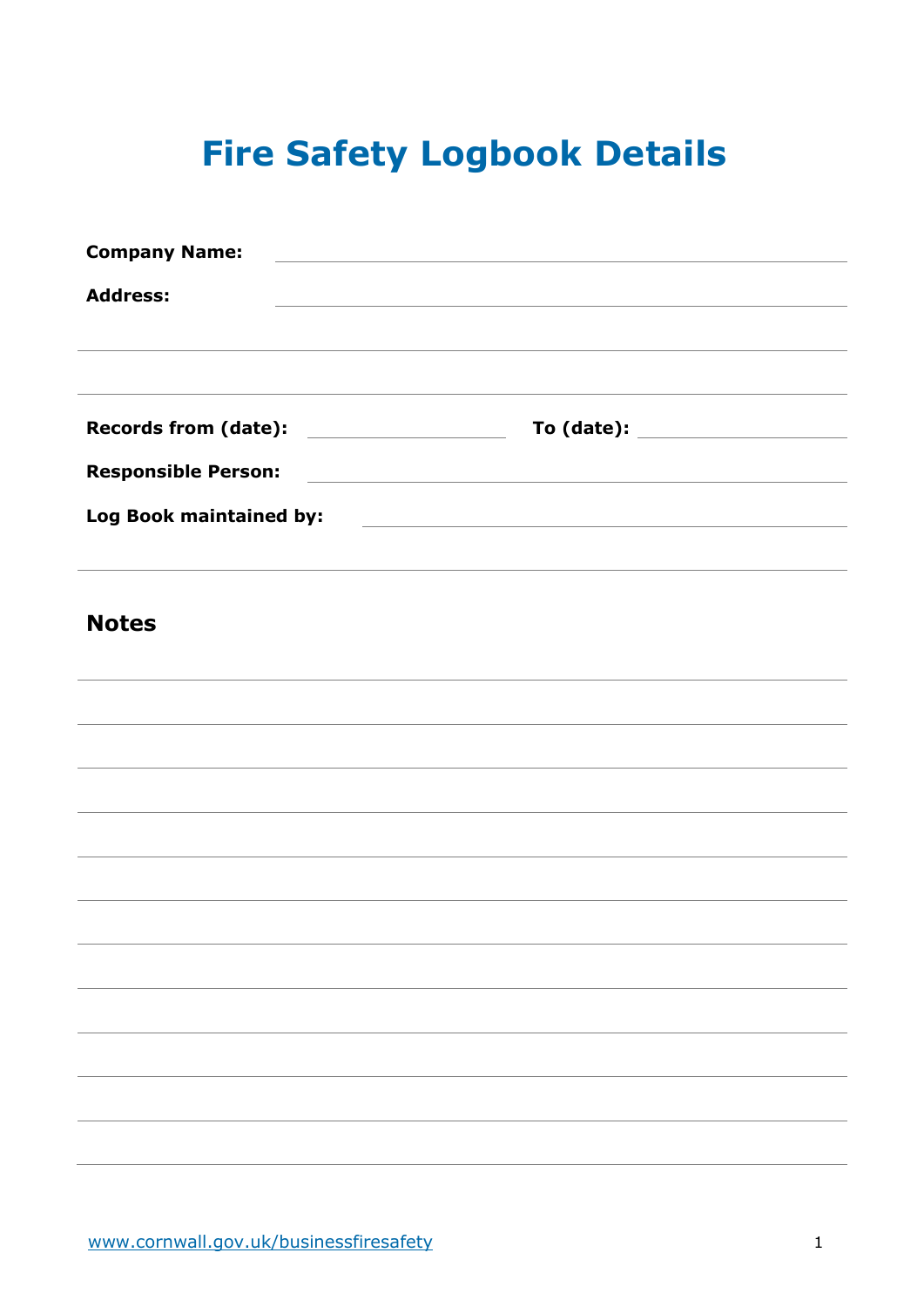## **Contents**

## **PART 1 - Fire Risk Assessment Guides**

## **PART 2 - Fire Safety Advice**

| <b>Section 1 - Fire risks and preventative measures</b>            | Page 4  |
|--------------------------------------------------------------------|---------|
| <b>Section 2 - Fire detection and warning systems (fire alarm)</b> | Page 5  |
| <b>Section 3 - Fire-fighting equipment and facilities</b>          | Page 7  |
| <b>Section 4 - Fire sprinkler systems (automatic)</b>              | Page 9  |
| <b>Section 5 - Escape routes</b>                                   | Page 11 |
| <b>Section 6 - Emergency escape lighting</b>                       | Page 12 |
| <b>Section 7 - Signs and notices</b>                               | Page 14 |
| <b>Section 8 - Miscellaneous tests and checks</b>                  | Page 15 |

## **Part 3 - Fire safety maintenance checklists**

- Daily check advice
- Fire detection and warning systems
- False fire alarms
- Fire fighting equipment
- Sprinkler systems
- Emergency escape lighting
- Miscellaneous equipment
- Fire instruction
- Fire drills
- Fire safety inspector's visits

Replacements log books and additional parts can be downloaded from **www.cornwall.gov.uk/businessfiresafety**

A paper version can be requested from the Community Safety Admin Team at St. Austell Community Fire Station on 01726 223620 or by e-mailing **protection@fire.cornwall.gov.uk**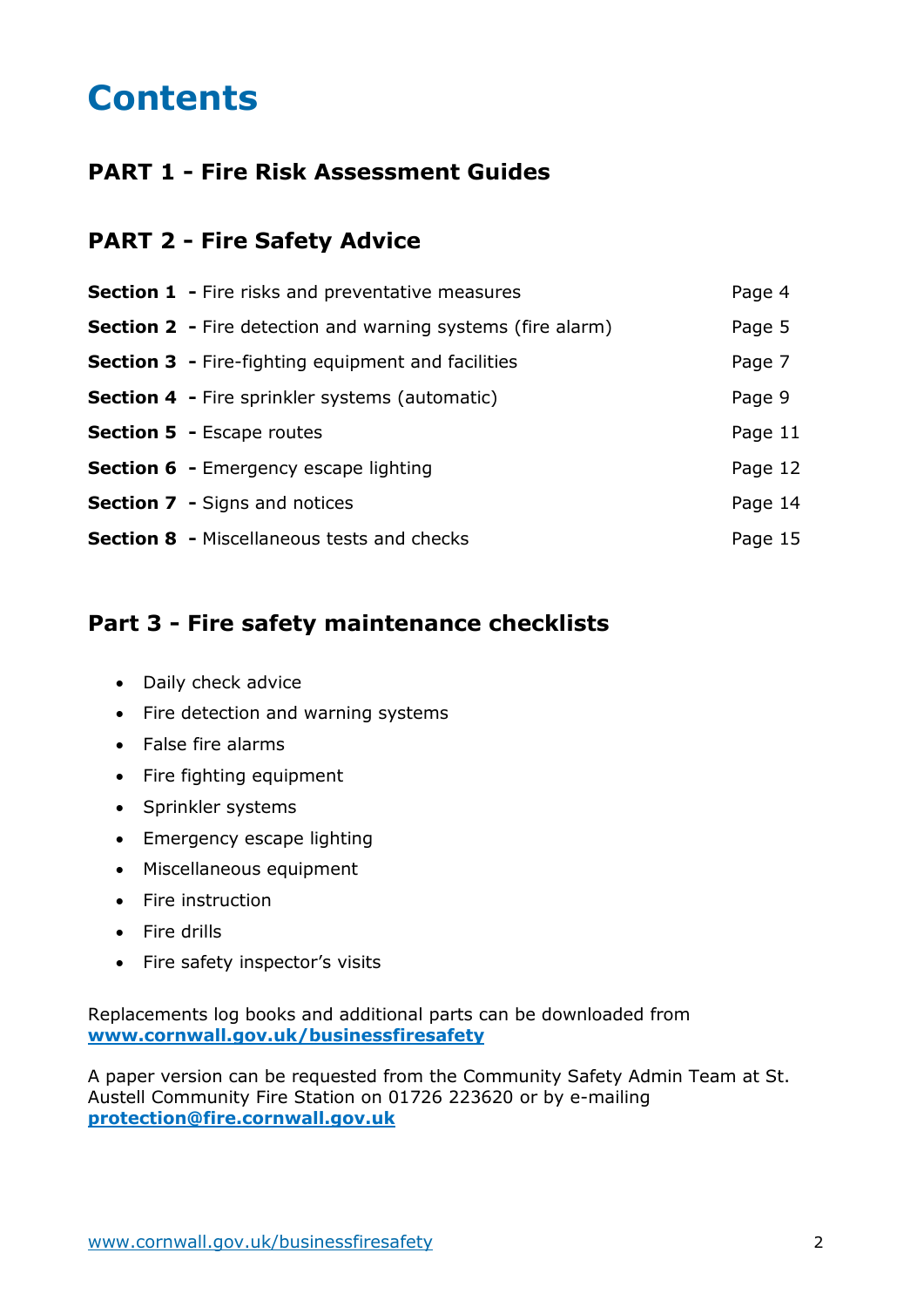## **PART 1 - Fire Risk Assessment Guides**

The advice given in this document is intended to assist you and your staff in preventing an outbreak of fire, or if it does occur, assist you in preventing injury or unnecessary damage to the premises. This **is not** a comprehensive guide and therefore it is recommended download a FREE copy of the appropriate guidance book from **www.cornwall.gov.uk/firesafetyguides** or purchase a hard copy from the Department for Communities and Local Government (DCLG) for your premises.

#### **Guides in the series:**

| Guide                                  | <b>ISBN Reference</b>      |
|----------------------------------------|----------------------------|
| Offices and Shops                      | ISBN-13: 978 1 85112 815 0 |
| <b>Factories and Warehouses</b>        | ISBN-13: 978 1 85112 816 7 |
| Sleeping Accommodation                 | ISBN-13: 978 1 85112 817 4 |
| <b>Residential Care Premises</b>       | ISBN-13: 978 1 85112 818 1 |
| <b>Educational Premises</b>            | ISBN-13: 978 1 85112 819 8 |
| Small and Medium Places of Assembly    | ISBN-13: 978 1 85112 820 4 |
| Large Places of Assembly               | ISBN-13: 978 1 85112 821 1 |
| Theatres, Cinemas and Similar Premises | ISBN-13: 978 1 85112 822 8 |
| Open Air Events and Venues             | ISBN-13: 978 1 85112 823 5 |
| <b>Healthcare Premises</b>             | ISBN-13: 978 1 85112 824 2 |
| <b>Transport Premises</b>              | ISBN-13: 978 1 85112 825 9 |
| <b>Animal Premises and Stables</b>     | ISBN-13: 978 1 85112 884 6 |
| Means Of Escape For Disabled People    | ISBN-13: 978 1 85112 874 7 |

These guides are available from any good book shop (priced at £12 each at time of writing), and are also available for free to download from our website at **www.cornwall.gov.uk/fireriskassessment**.

The fire safety records included in this advice leaflet, a suitable and sufficient fire risk assessment and well thought out emergency plans will lead to a positive fire safety culture and a quality fire safety management structure. Record keeping will provide valuable resources to assist you in two areas:

- Effectively managing the fire strategy for your premises
- Providing evidence to enforcing authorities or the courts that you have done everything that could be reasonably expected to ensure safety within the premises and to comply with the law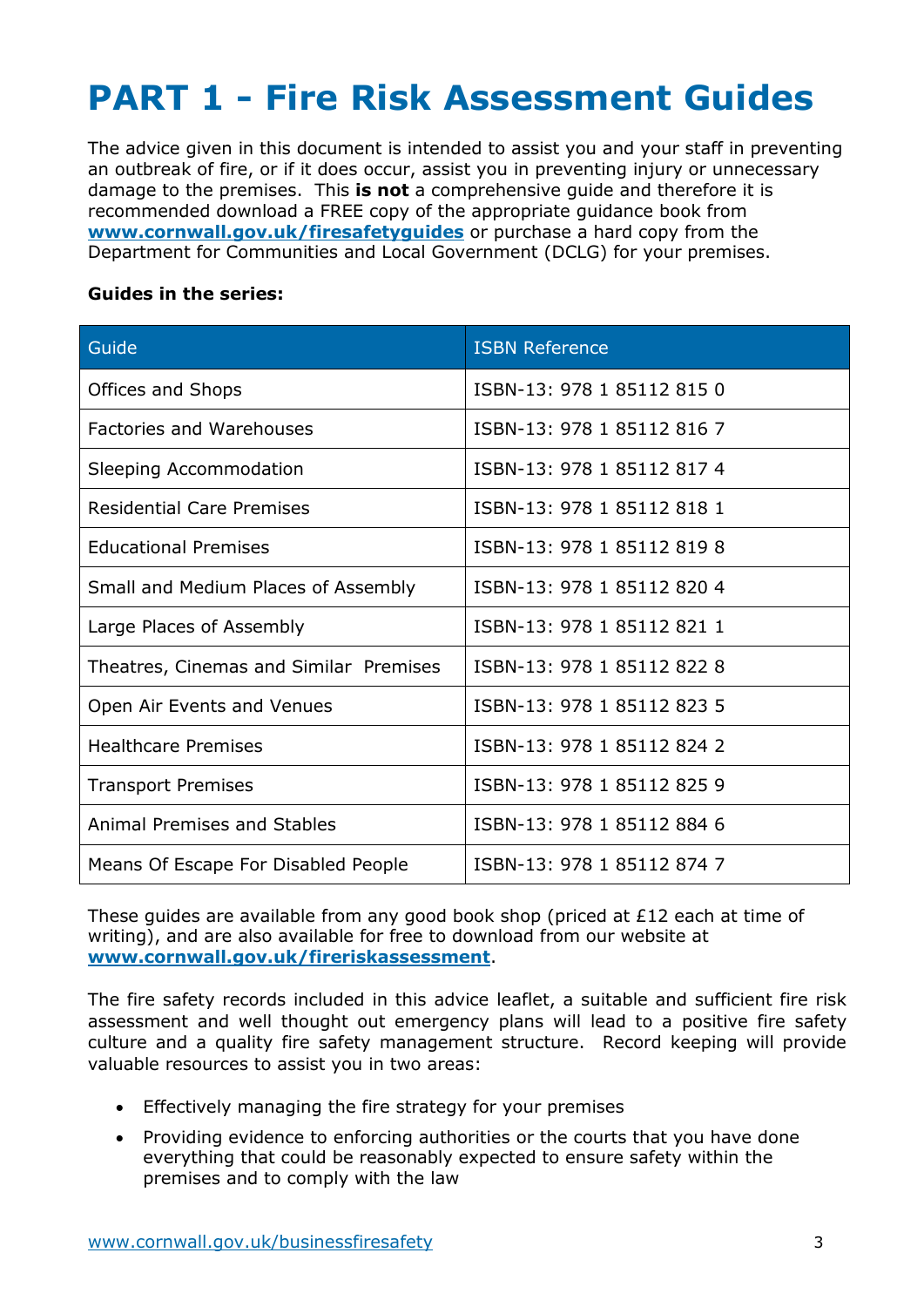## **PART 2 - Fire Safety Advice**

## **Section 1 - Fire risks and preventative measures**

#### **BUSINESS PREMISES: Common causes of fire**

**Electricity** – Is a source of heat and a frequent cause of fire in buildings, some contributing factors are the misuse of electrical equipment and poor maintenance. With the increasing number of electrical appliances we use, consideration of the need for additional sockets or upgrading of electrical circuits may be necessary, an annual inspection of the electrical system by a competent electrician will help to identify any areas of concern. Inspection of electrical equipment should reveal whether:

- It is installed and maintained correctly
- Sockets and extension cables are overloaded
- The correct fuses are used

Ensuring electrical equipment is switched off and unplugged when not in use will assist to reduce the risk of fire occurring.

**Rubbish** – When left to accumulate in the workplace, could not only increase the chance of fire occurring, it may assist a fire to spread throughout the premises a lot quicker. Adopt a good housekeeping regime to ensure rubbish is taken out of the premises as quickly and as often as possible and contained within lidded metal bins. Ensure external rubbish bins are sited away from buildings reducing the risk of a fire spreading to the building and ensure that they do not obstruct either your escape routes or those of neighbouring premises.

**Smoking** – Careless disposal of smoking materials is a major cause of fire. Following the guidelines below and the continual management of these guidelines will reduce the risk of fire:

- Smoke in designated areas only
- Provision of non-combustible and substantial ashtrays
- Daily disposal of the content of ashtrays into a non-combustible waste receptacle ensuring that all debris is fully extinguished first

**Heaters** – If placed near furniture or combustible materials can start a fire. Ensure that they are positioned carefully and used appropriately. Keep boiler houses clear of accumulations of combustible materials and avoid using them as an extra storeroom. If you have open fires in your premises, never use flammable liquids to light them, always have them securely guarded and sweep chimneys twice per year or more if wood is burned.

**Dangerous goods** – Most correction, duplicator fluids and most aerosols are flammable and aerosols can explode if they become too hot and must be kept well away from any heat sources. The careful use and storage of any flammable liquid or gas is essential to maintain a safe working environment.

#### **Continued...**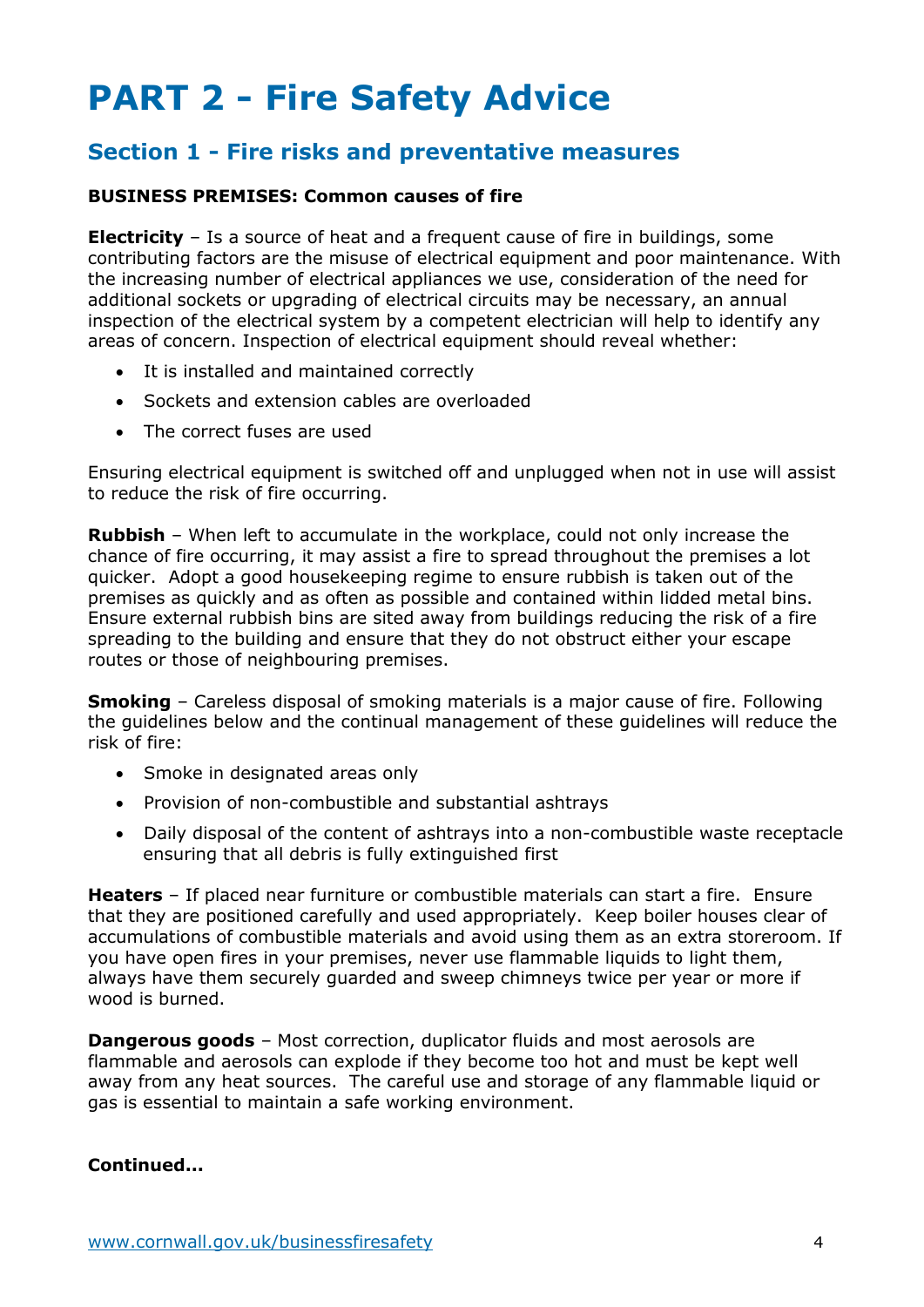**Arson** – Help protect your premises by securing any combustible waste in an appropriate receptacle and locking away any flammable liquids or gases. Considering the potential problem of arson is an important aspect and is one that should not be underestimated as it is not only a major cause of fire but frequently a problem when the premises are unoccupied. End of day checks to ensure all windows and doors are secure can help to manage the risk of arson. Further information on reducing the risk of arson can be found at **www.cornwall.gov.uk/arsonprevention**.

### **Section 2 - Fire detection and warning systems**

For further information please refer to **British Standard 5839-1:2017** Fire Detection and fire alarm systems for buildings – Code of practice for design, commissioning and maintenance of systems in non-domestic premises.

The fire alarm system is required to be monitored and tested by a nominated responsible person. The responsible person should have sufficient information and training in order to carry out all aspects of routine testing and supervision of the system.

Regular tests are vital to ensure that there has not been any major failure of the entire or a significant part of the system.

It is essential that if the alarm is linked to an alarm signal receiving centre it is contacted immediately before, and immediately after, any tests to ensure that unnecessary attendance of the fire and rescue service is avoided and that an assessment of whether fire alarm signals are correctly received at the alarm receiving centre.

**Daily** - Inspect the alarm panel daily for normal operation of the system (this does not have to be recorded) if any defects are found then record in the logbook and report it to a responsible person. It should be ensured that any faults recorded have received appropriate attention.

**Weekly** - Every week a different manual call point should be operated (same time each week) during normal working hours. In premises where employees work out of these hours an additional test carried out at least once a month to ensure familiarity with the sound of the fire alarm. There is no maximum limit for the period of time it takes to test the system in rotation. **Note:** This test should be recorded in your logbook.

#### **Automatic door release mechanisms activated by the fire alarm**

Automatic door releases that are connected to the fire alarm system should be tested weekly in conjunction with the fire alarm test, checking that all doors are being released and close fully onto the door rebates.

These tests also include any door release mechanisms that are activated by an audible link such as the "Dorgard" product. The batteries must also be replaced in accordance with the manufactures guidance and if a low battery warning is activated.

#### **Continued…**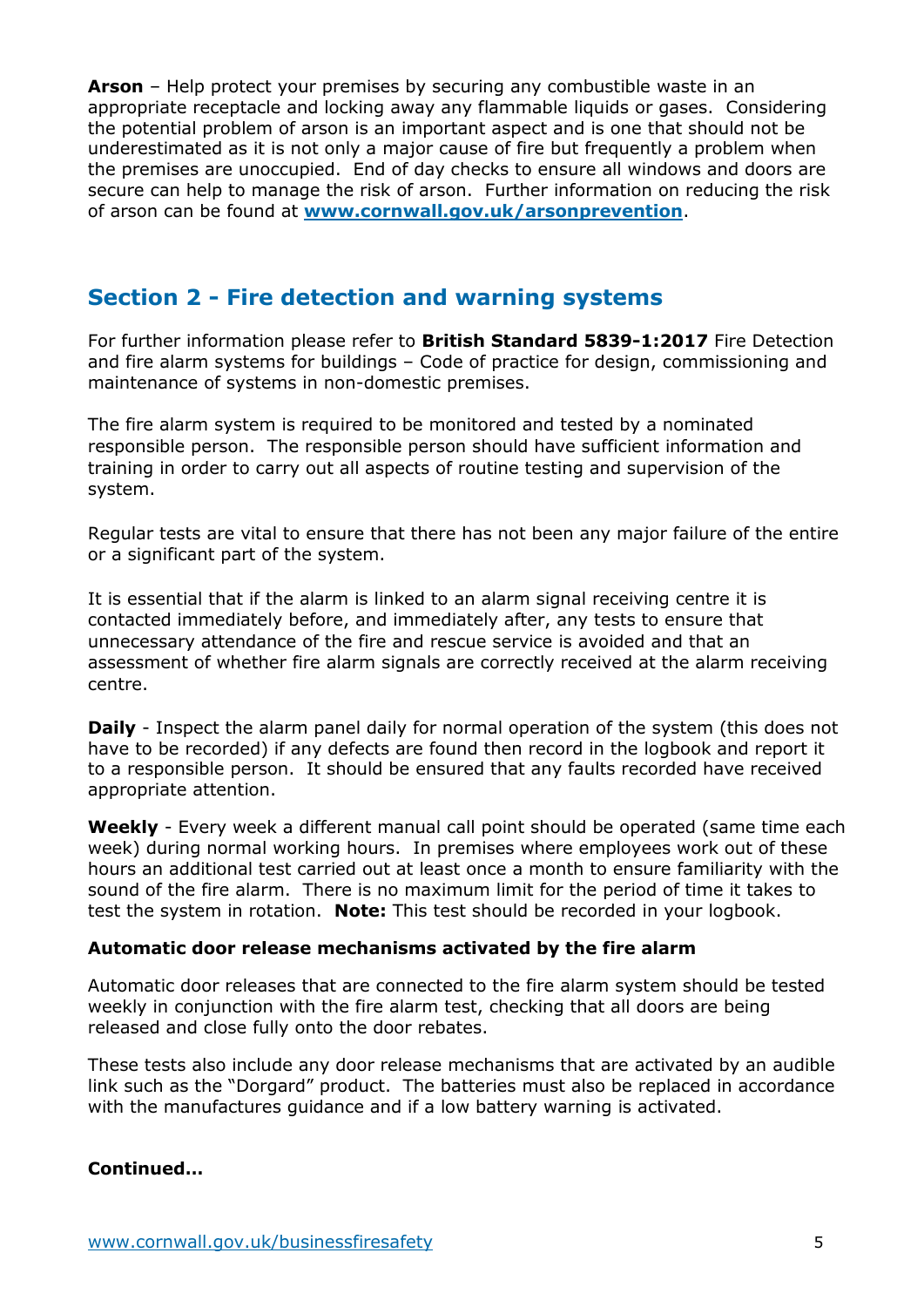#### **Emergency generators and batteries**

If emergency generators are used as standby power, simulation of power failure to activate generators on load for at least one hour each month will be necessary. Where vented batteries are used as standby power carry out a visual inspection of batteries and connections including electrolyte level.

#### **Servicing and maintenance**

Servicing and maintenance can only be undertaken by a competent person with the relevant technical knowledge and training. This may be done by the installer, a qualified in house maintenance person or some other competent person.

Fire Alarm systems are to be tested and serviced in accordance with **British Standard 5839-1:2017** and the fire alarm installer/engineer should be competent and fully conversant with the requirements of the British Standard.

#### **Visual Inspections of fire alarm system components**

Regular visual inspection of manual call points and fire detectors is required to ensure that:

- Manual call points are unobstructed and conspicuous
- A clear space of 500mm is maintained below each automatic fire detector and is not impeded by any other means i.e. accumulation of dust in detector head or layers of paint.

#### **False Alarms (Unwanted Fire Signals)**

The only way to effectively reduce false alarms is to know where the problem lies. Each alarm actuation should be investigated to find the cause. If it turns out to be a false alarm, record the reason for it, it does not need to be a complex process and a hand written sheet in your fire logbook is sufficient.

When the fire alarm sounds, a trained member of staff should safely establish if an alarm is genuine or false before calling the fire service (except for residential care homes where due to the high risk, the fire and rescue service must be summoned as soon as the fire alarm operates). This means you can find the cause of an alarm actuation and if no fire exists, return to normal working conditions faster and minimise disruption to your business and the fire and rescue service.

Further guidance on safely investigating the cause of an alarm please refer to our toolkit for reducing false alarms at **www.cornwall.gov.uk/toolkit**.

**Note:** All checks, tests and maintenance including faults and remedial action taken, should be recorded. The date on which each fault is rectified should also be recorded.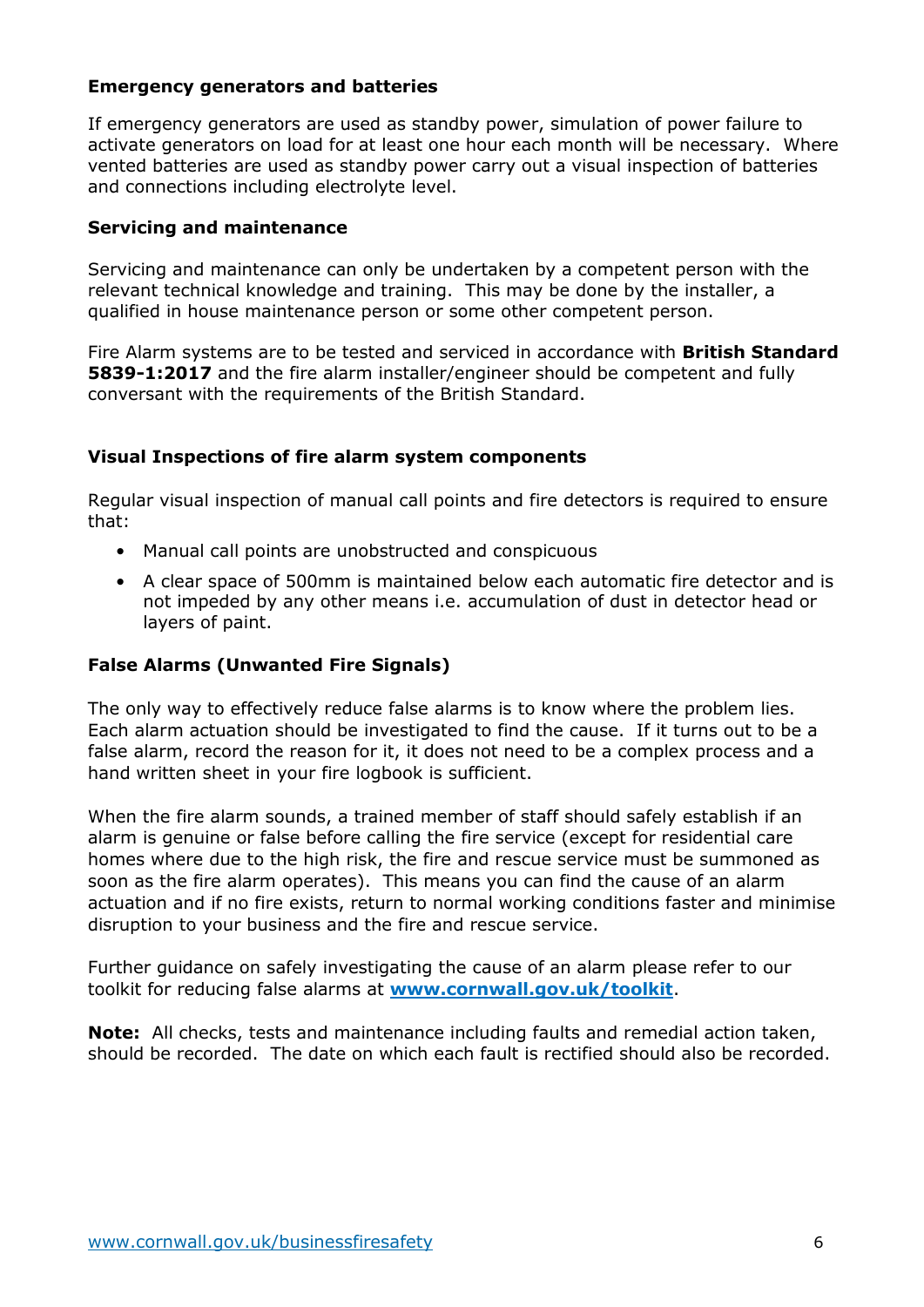## **Section 3 – Fire-fighting equipment & facilities**

For further information please refer to **British Standard 5306-8: 2012** Fire extinguishing installations and equipment on premises **–** Commissioning and maintenance of portable fire extinguishers – Code of practice and BS EN3.

All testing of equipment should be in accordance with the manufacturer's instructions.

#### **Portable Fire Extinguishers Monthly Inspection**

It is recommended that regular inspections of all extinguishers are carried out by the responsible person or other nominated competent person **not less than monthly**.

#### **Inspection checks should include:**

- Are extinguishers located in the designated place?
- Are extinguishers visible and unobstructed?
- Are operating instructions legible and do they face outwards
- Ensure the extinguisher has not been used and has no obvious damage
- Ensure the pressure gauges/indicators are reading within operational and safety limits
- Ensure the seals and tamper indicators are not broken or missing
- Corrective action should be arranged where necessary

#### **Annual service and Inspection by a competent person**

The user should ensure that extinguishers, gas cartridges and replacements charges are inspected, serviced and maintained as recommended in current British Standards. These procedures should be carried out by a competent person capable of conducting them according to the recommendations of this code and any special procedures recommended by the manufacturers using recommended tools, equipment and materials at least annually.

#### **Schedule of Maintenance for Extinguishers**

| <b>Type of Extinguisher</b>                      | <b>Basic</b><br><b>Service</b> | <b>Extended service</b><br>with discharge test | Overhaul &<br>recharging     |
|--------------------------------------------------|--------------------------------|------------------------------------------------|------------------------------|
| Water (stored pressure or gas<br>cartridge)      | Annually                       | Every 5 years                                  |                              |
| Foam (stored pressure or gas<br>cartridge)       | Annually                       | Every 5 years                                  | $\qquad \qquad \blacksquare$ |
| Dry Powder (stored pressure or<br>gas cartridge) | Annually                       | Every 5 years                                  | ۰                            |
| <b>Carbon Dioxide</b>                            | Annually                       |                                                | Every 10 years               |
| <b>Wet Chemical</b>                              | Annually                       | Every 5 years                                  |                              |

#### **Continued…**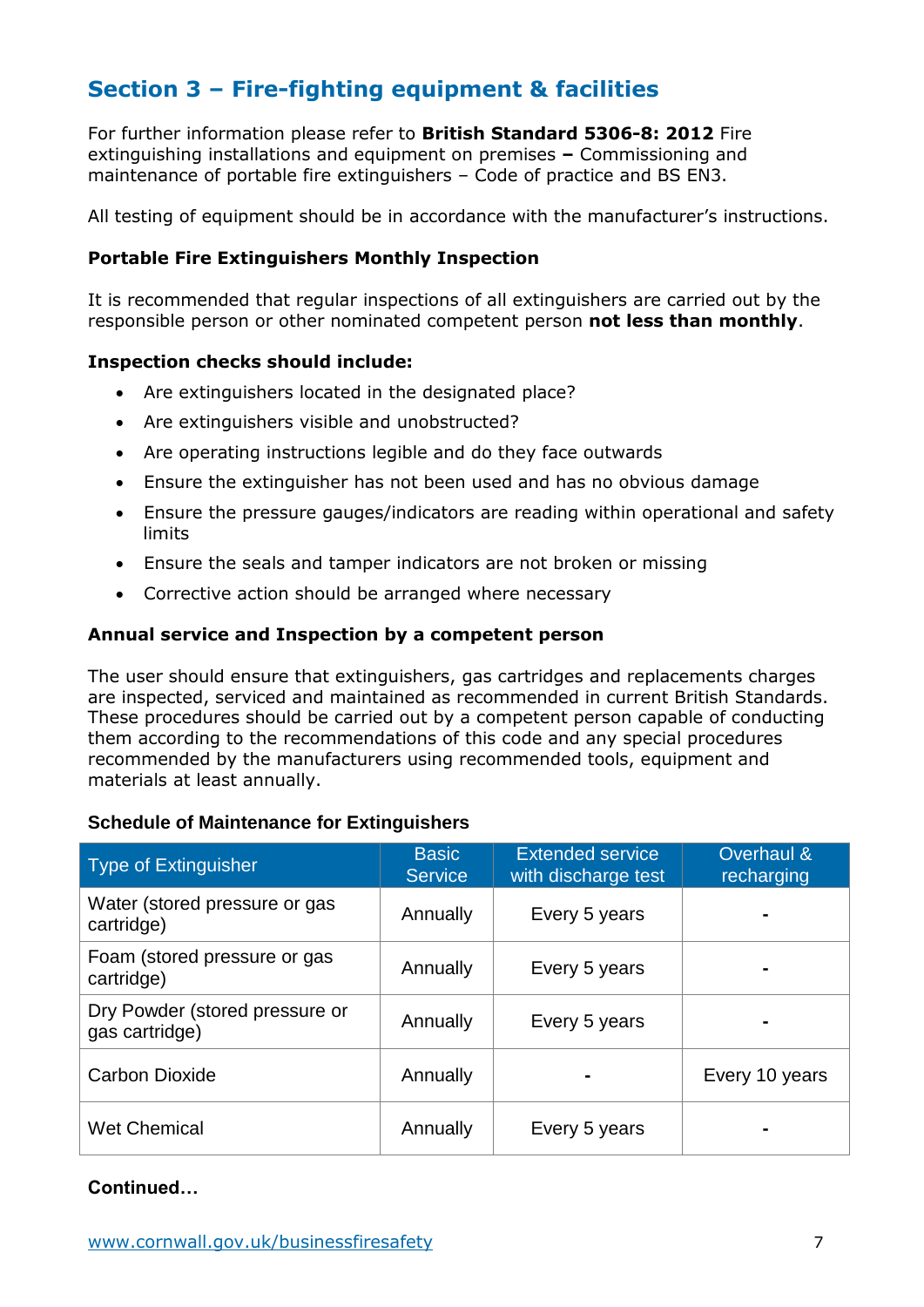#### **Fire Blankets**

Fire blankets appropriate to the risk should be provided.

Fire blankets are classified in **British Standard 7944:1999** (Heavy Duty) or **British Standard 1869:1997** (Light Duty) and are described as follows:

- a) Light Duty These are suitable for dealing with small fires in containers of cooking fat or oils and fires in clothing
- b) Heavy Duty These are for industrial use where there is a need for the blanket to resist penetration by molten materials

It is recommended that regular inspections of all Fire Blankets are carried out by the responsible person or other nominated competent person **not less than monthly**.

#### **Hose Reels**

#### **Further information please refer to British Standard 5306-1:2006**

Hose Reels should be inspected at intervals depending on the environment/fire risks by a competent person for obvious leaks and corrosion. Regular visual checks should also be carried out to ensure that the hose reel is unobstructed, clearly visible and operating instructions are present.

#### **Annual service and Inspection by a competent person**

The hose should be completely run out and subjected to operational water pressure to ensure that the hose is in good condition, that all couplings are water tight and the nozzle is easy to operate. A flow test should be carried out to ensure a steady and sufficient flow (use of a flow indicator and pressure gauge is recommended).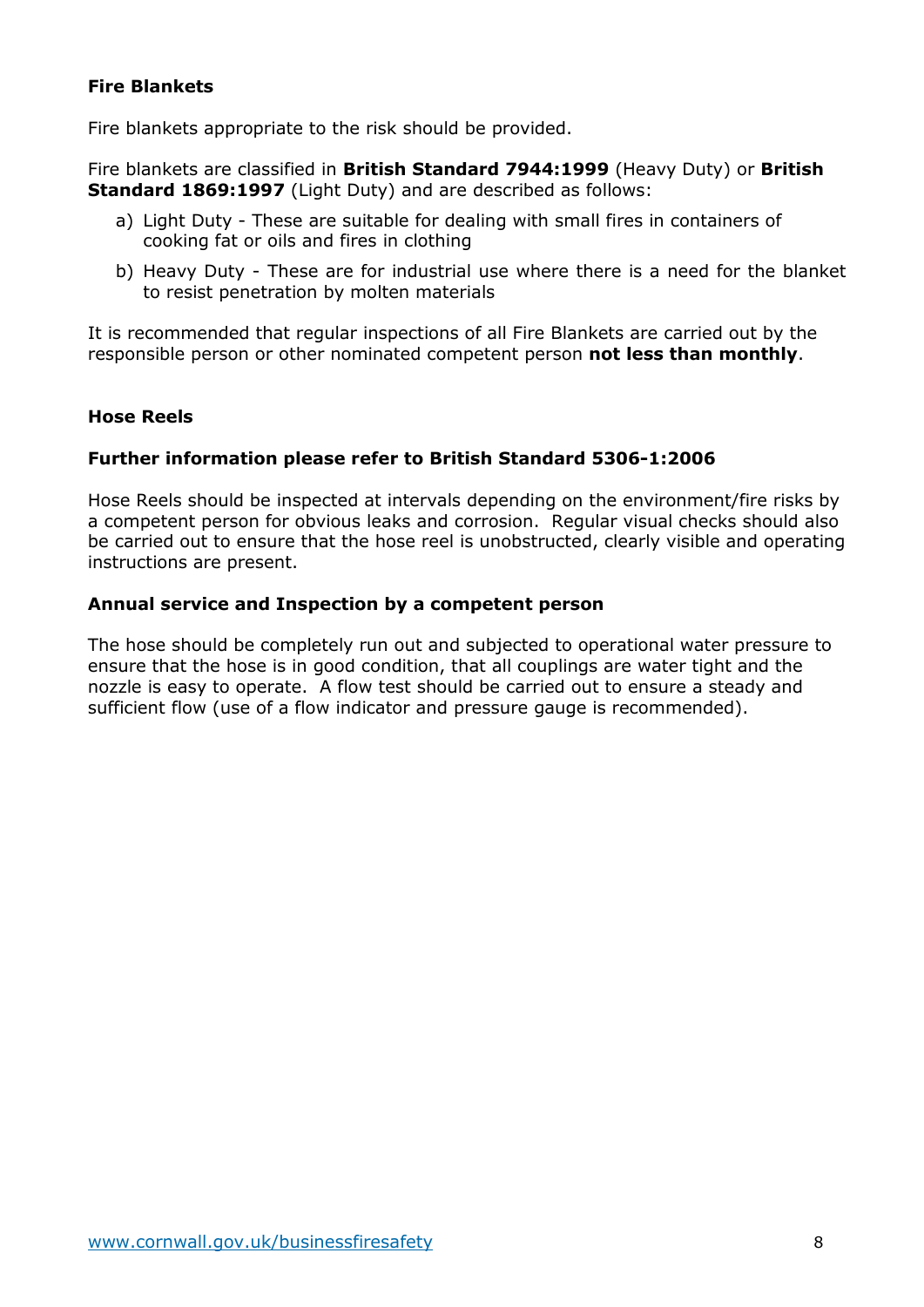## **Section 4 - Fire sprinkler systems (automatic)**

**Domestic and Residential** Sprinkler systems are to be tested in accordance with **British Standard 9251:2014** Sprinkler systems for residential and domestic occupancies.

The sprinkler system should be subject to an **annual** inspection and test by a suitably qualified and experienced sprinkler contractor to ensure the following:

- a) The sprinklers' heat sensing capacity and their spray pattern is not impeded
- b) The minimum flow rate recommended in this British Standard is achieved at the drain and test valve
- c) The alarm is effective and can be heard in all parts of the building
- d) The system has not been modified except in accordance with this British **Standard**

The logbook should be completed with the following details:

- The date of inspection
- Details of all tests conducted and their results
- Confirmation or otherwise of the sprinkler systems operational status
- Confirmation or otherwise of the alarm systems operational status
- Details of any recommendations or comments

**Commercial** Sprinkler systems are to be tested in accordance with **British Standard EN 12845:2015** Fixed Fire fighting Systems – Automatic sprinkler systems –Design, installation and maintenance.

#### **Weekly routine**

#### **General**

Each part of the weekly routine shall be carried out at intervals of no more than 7 days.

#### **Checks**

The following shall be checked and recorded:

- a) All water and air pressure gauge readings on installations, trunk mains and pressure tanks; **Note:** The pressure in the pipe work in dry, alternate and preaction installations should not fall at a rate of more than 1.0 bar per week
- b) All water levels in elevated private reservoirs, rivers, canals, lakes, water storage tanks (including pump priming water tanks and pressure tanks)
- c) The correct position of all main stop valves
- d) The electrolyte level and density of all acid battery cells and if the density is low that the battery charger is working correctly, ensure that the affected cells have been replaced
- **e)** The operation of the mode monitoring system for stop valves in life safety installations

#### **Continued…**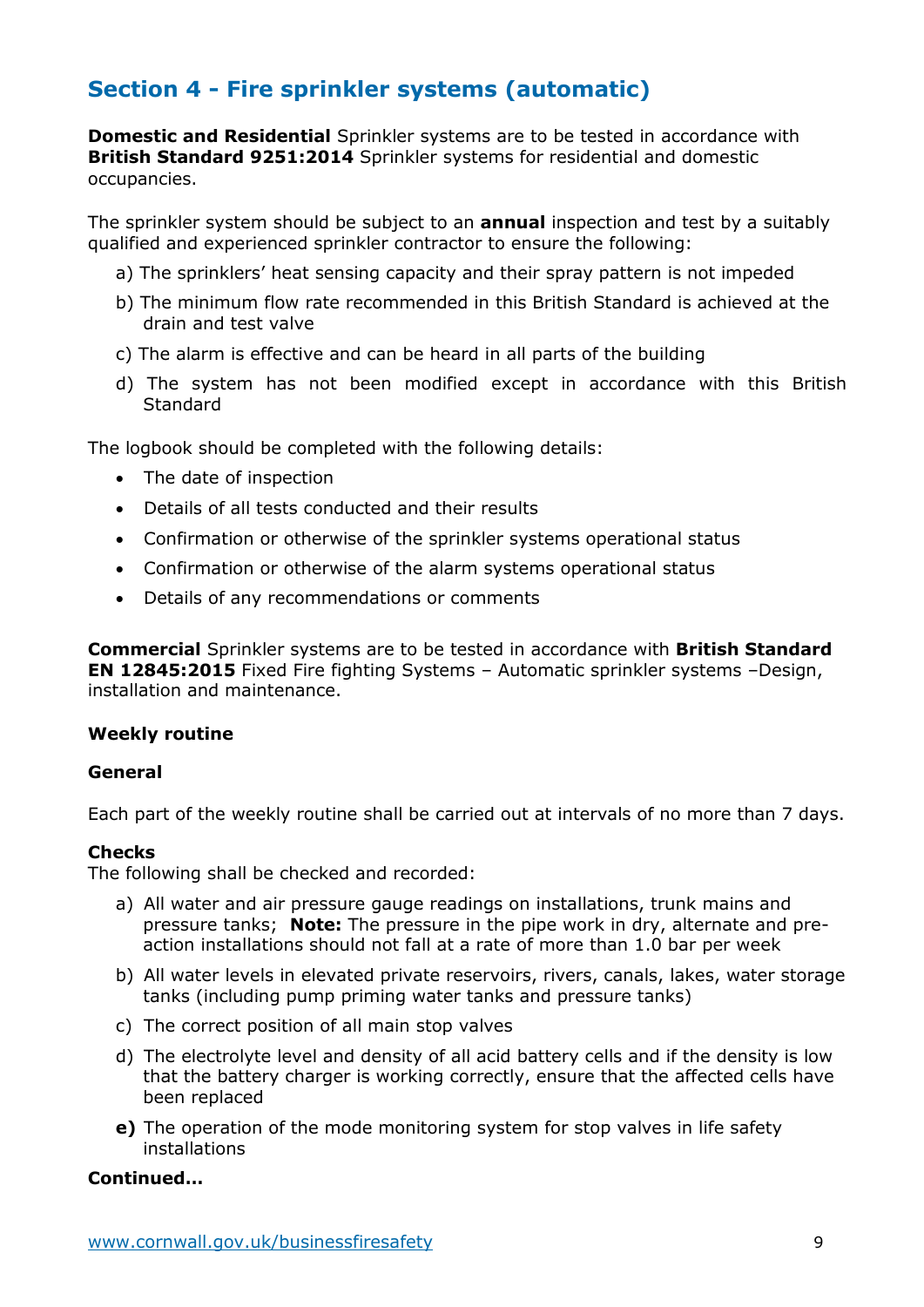#### **Water motor alarm test**

Each water motor alarm shall be sounded for no less than 30 seconds.

#### **Automatic pump starting test**

Tests on automatic pumps shall include the following;

- a) Fuel and engine lubricating oil levels in diesel engines shall be checked
- b) Water pressure on the starting device shall be reduced, thus simulating the condition of automatic starting
- c) When the pump starts, the starting pressure shall be checked and recorded
- d) The oil pressure on diesel pumps shall be checked, as well as the flow of cooling water through open circuit cooling systems

#### **Diesel engine restarting test**

Immediately after the pump start test, diesel engines shall be tested as follows:

- a) The engine shall be run for 20 min, or for the time recommended by the supplier. The engine shall then be stopped and immediately restarted using the manual start test button
- b) The water level in the primary circuit of closed circuit cooling systems shall be checked
- c) Oil pressure (where gauges are fitted), engine temperatures and coolant flow shall be monitored throughout the test. Oil hoses shall be checked and a general inspection made for leakage of fuel, coolant or exhaust fumes.

#### **Trace heating and localized heating systems**

Heating systems to prevent freezing in the sprinkler system shall be checked for correct function.

#### **Quarterly, half yearly, yearly and three yearly routines**

The Responsible Person shall arrange for inspections and tests of the sprinkler system to be carried out by a competent person. Any defects found are to be logged and any necessary action must be taken to ensure that certificates of satisfactory testing are received.

These routines are again to be undertaken in accordance with **British Standard EN 12845:2015** Fixed Fire fighting Systems – Automatic sprinkler systems – Design, installation and maintenance.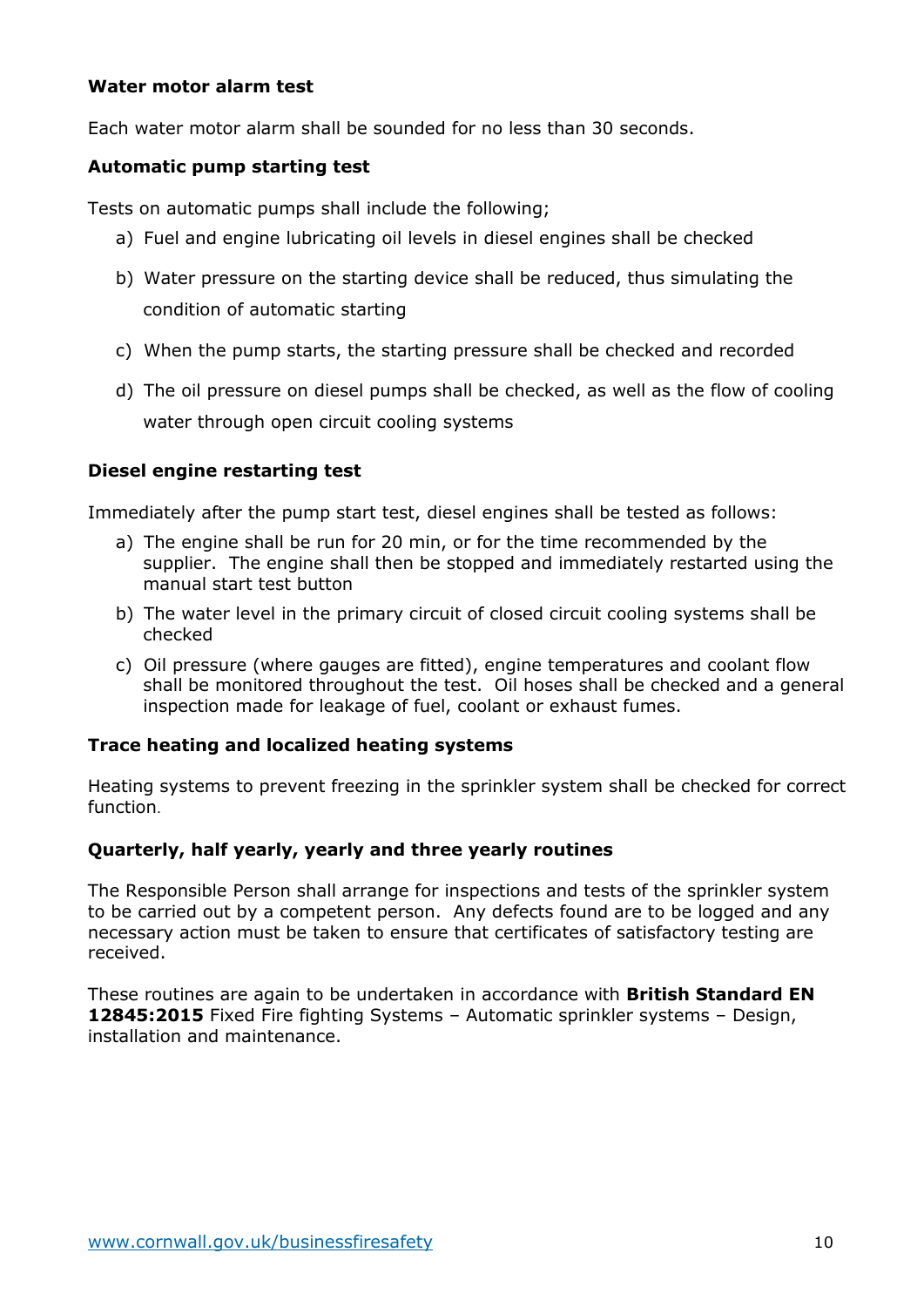## **Section 5 - Escape Routes**

You should ensure that on a daily basis the escape routes are:

- Free from obstruction, slip or trip hazards (stored or temporary items)
- Clearly indicated to ensure relevant people can use them easily and immediately
- Equipped with fire doors, that are not wedged open or have self closing devices removed, to prevent the spread of fire, heat and smoke
- Final exit doors can be opened quickly and easily by means of push bars, push pads or similar device, but not with the use of a key
- Areas outside the final exit doors are kept clear from obstruction
- Available for access by the emergency services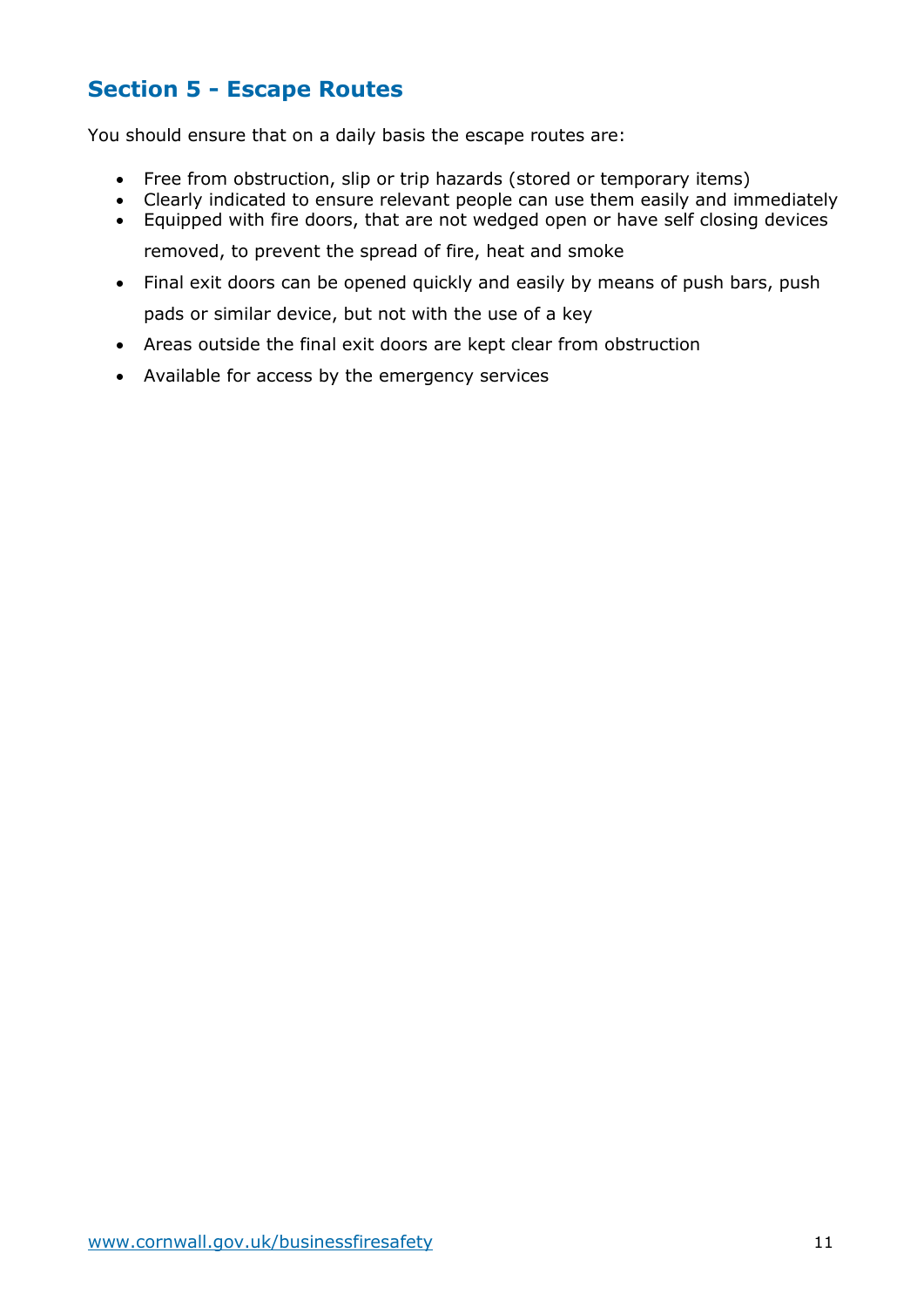## **Section 6 - Emergency Escape Lighting**

For further information please refer to **British Standard 5266-1: 2016** Emergency Escape Lighting Systems.

The emergency escape lighting system is required to be monitored and tested by a nominated competent person. This person should have sufficient information and training in order to carry out all aspects of routine testing and supervision of the system.

Because of the possibility of a failure of the normal lighting shortly after a period of testing of the emergency lighting system or during the subsequent recharge period, all tests should be undertaken at times of minimum risk.

#### **Routine inspections and tests**

#### **Daily**

Indicators of central power supply shall be visually inspected for correct operation.

**NOTE:** This is a visual inspection of indicators to identify that the system is in a ready condition and does not require a test of operation.

#### **Monthly**

Each emergency lighting system should have an appropriate means for simulating failure of the normal supply for test purposes (e.g. manual isolating device or automatic testing).

- The test facility should be protected from unauthorised operation.
- The test device should not interrupt power to any other electrical equipment that could cause a hazard.
- If automatic testing devices are used, the results of the short duration tests shall be recorded.

NOTE: An automatic test system for battery powered emergency lighting is specified in BS EN 62034.

Tests shall be carried out as follows:

- a) Switch on in the emergency mode each luminaire and each internally illuminated exit sign by simulation of a mains power failure of the supply, for a period sufficient to ensure that each lamp is illuminated. **NOTE:** The period of simulated failure should be sufficient for the purpose of this clause whilst minimising damage to the system components e.g. lamps. During this period, all luminaires and signs shall be checked to ensure that they are present, clean and functioning correctly. At the end of this test period, the supply to the normal lighting should be restored and any indicator lamp or device checked to ensure that it is showing that the normal supply has been restored
- b) In addition to a), for central battery systems, the correct operation of system monitors shall be checked
- a) In addition to a), for generating sets, refer to **British Standard 5266-1:2016**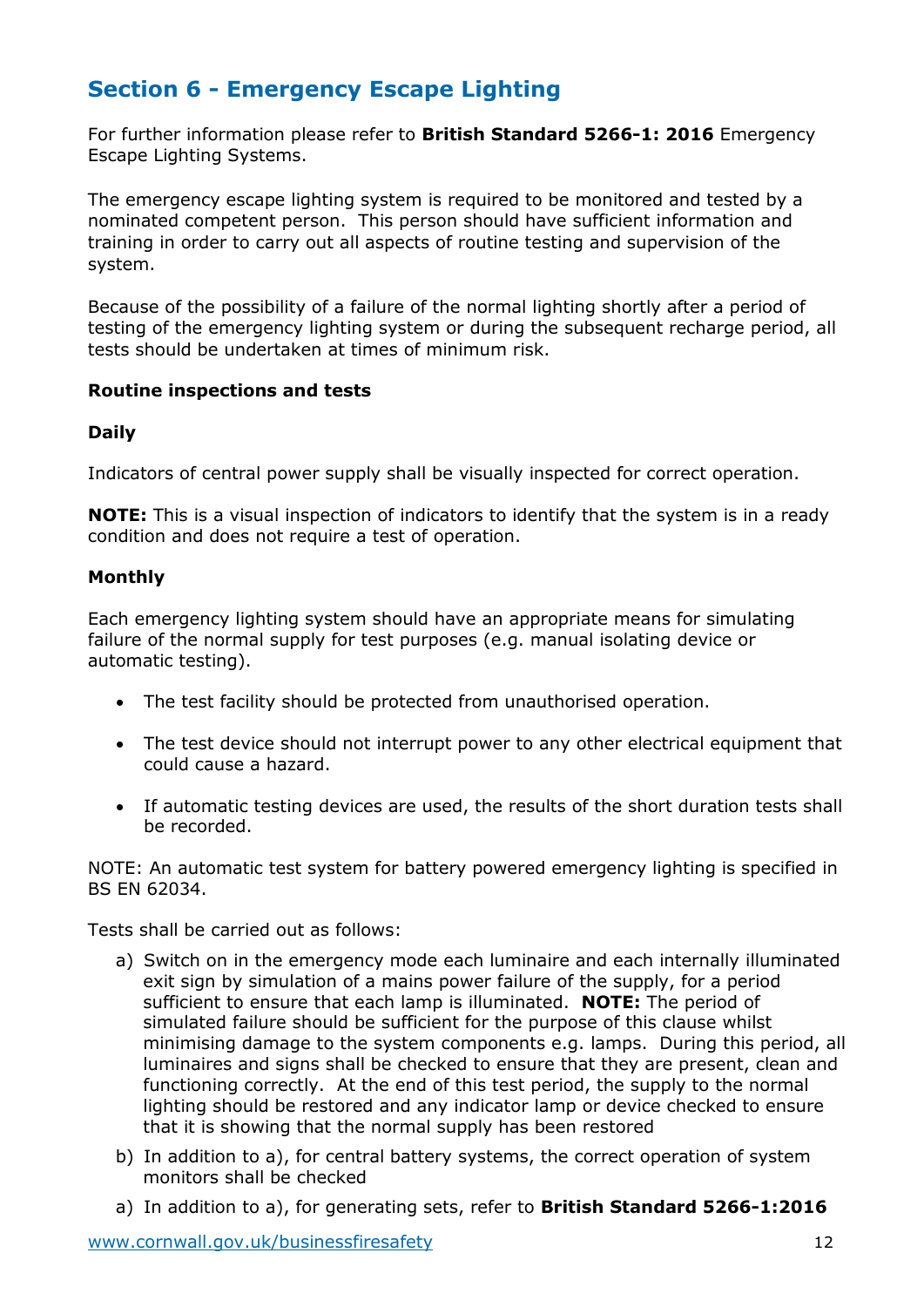#### **Annually**

Annual servicing and maintenance should only be undertaken by a competent person with the relevant technical knowledge and training. This may be done by the installer, a qualified in house maintenance person or some other competent person.

If automatic testing devices are used, the results of the full rated duration test shall be recorded.

For all other systems the monthly inspection shall be carried out and the following additional tests made:

- a) Each luminaire and internally illuminated sign shall be tested **as per the monthly test** but for its full rated duration in accordance with the manufacturer's information
- b) The supply of the normal lighting shall be restored and any indicator lamp or device checked to ensure that it is showing that normal supply has been restored. The charging arrangements should be checked for proper functioning
- c) The date of the test and its results shall be recorded in the system logbook
- d) In addition, for generating sets, refer to the **British Standard 5266-1:2016**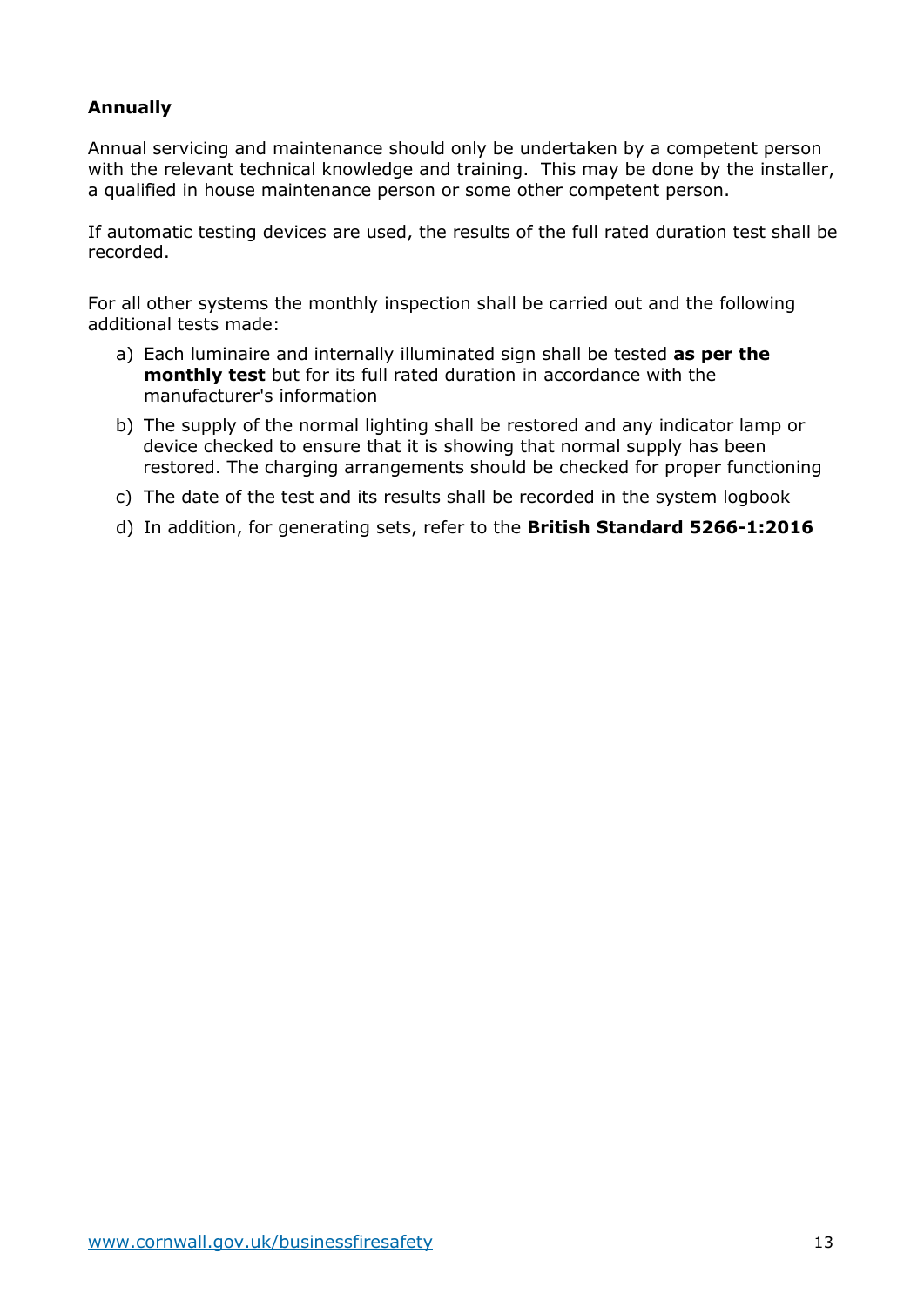## **Section 7 - Signs and Notices**

All signs and notices will need illumination to ensure they are conspicuous and legible. Appropriate signage will take into account the type of people who may need to use them. Regular checks are required to ensure that all signs and notices are clearly visible and unobstructed enabling relevant people to use them in an emergency.

Signage must comply with the Health & Safety (Safety Signs & Signals) Regulations 1996 and with **British Standard 5499-4:2013**. To comply the signage must be in pictogram form but can be supplemented by text where appropriate.

#### **Section 7 Guidance on Informing, Instructing and Training**

Are all relevant people aware of their responsibilities in the event of an emergency? Ensure that they know:

- What action to take on discovering a fire and on hearing the fire alarm
- How to raise the alarm
- How to contact the Fire and Rescue Service
- Correct evacuation procedures and location of the assembly points
- Only tackle a fire if it safe to do so (when fire is small and correct extinguisher is available)
- Aware of the contents of the Fire Risk Assessment

Employees should receive training during working hours when they start employment, following any changes to the emergency plan or to the workplace and if there are changes to work practices and processes.

#### **What to do in the case of a fire**

On the sounding of the fire alarm and/or discovering a fire, the building must be evacuated in accordance with your emergency plan. Where possible try to contain the fire by shutting doors and windows, this will help to reduce draughts that may fan and spread the fire.

Contact the Fire Service immediately ensuring the name and address of the premises is given clearly. Try not to position yourself too close to fire bells/sirens if possible when making the emergency call. It can become very difficult for all parties to hear vital information. When the fire service arrives ensure the responsible person meets them to collate information. Do not re-enter the building for any reason.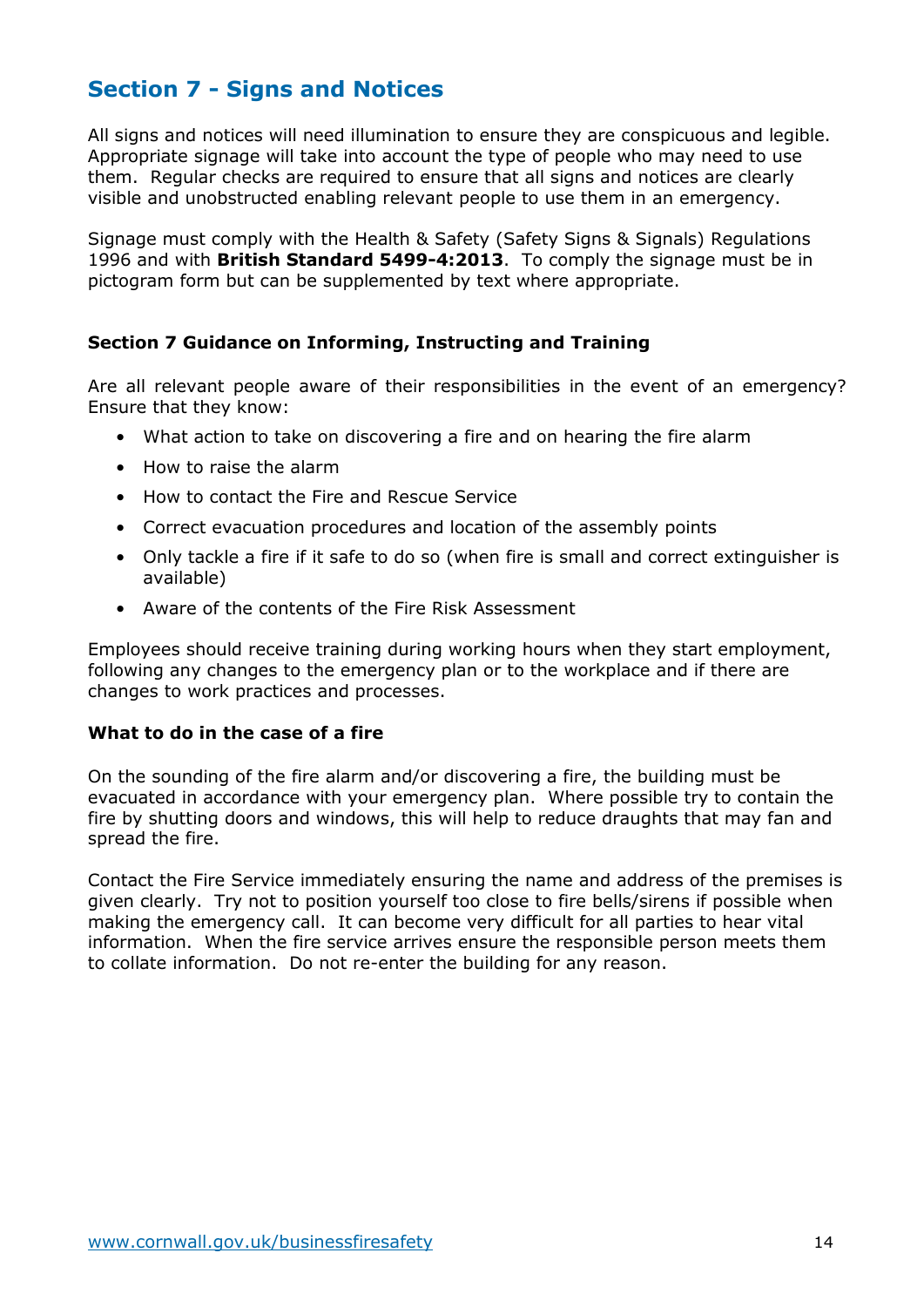## **Section 8 - Miscellaneous tests and checks**

#### **Examples of other fire precautions that may require regular checking, testing and maintenance are as follows:**

- Means of escape routes; including corridors, stairs, internal & external routes
- Other measures provided for the protection of means of escape,
- All final exits
- Fire Doors
- Fire Resistant glazing
- AOV Automatic Opening Vents
- Pressurisation system
- Dry/Wet Rising Mains
- SHEVS Smoke and Heat Exhaust Ventilation Systems
- Firefighting lifts and shafts
- Flood Systems  $(CO<sub>2</sub>)$  Halon, Argon)
- Fixed Extinguishing Systems (Kitchen Fire Suppression Systems)

These inspections should ensure all internal and external exit routes are unobstructed and that exit door furniture and fire-door self-closing devices operate efficiently. Additionally, fire resisting doors and partitions, including glazed elements should be in satisfactory repair.

Any Fire Engineered Solution (AOV, Pressurisation system, SHEV) must be free from obstruction and must not be tampered with to ensure that it operates freely and effectively.

Inlet and outlet valves on rising mains must be easily accessible, free from obstruction and in effective working order.

Any testing and maintenance must be carried out in accordance with current version of the relevant British Standard

All checks, tests and maintenance including faults and remedial action taken, should be recorded. The date on which each fault is rectified should also be recorded.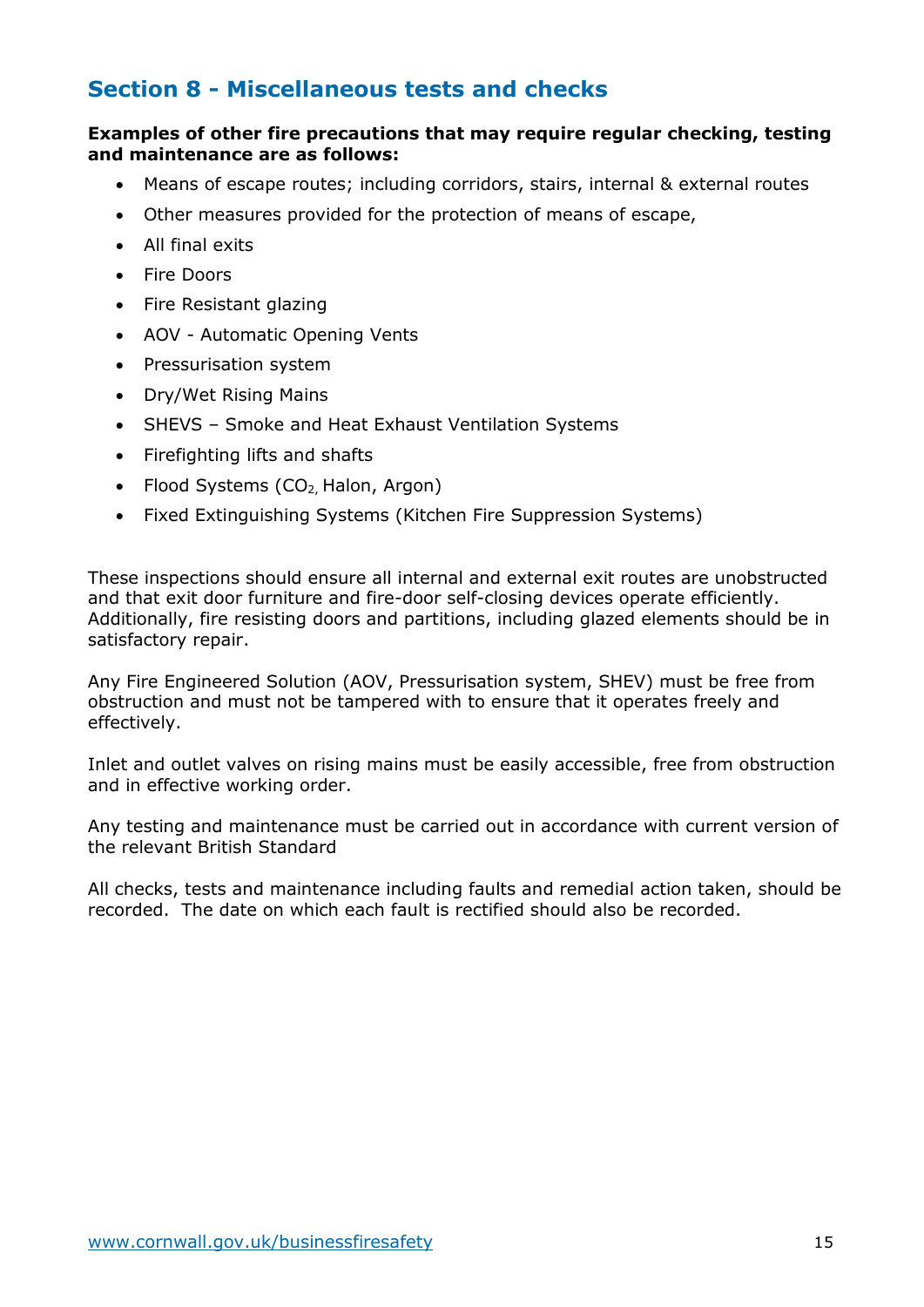## **USEFUL TELEPHONE NUMBERS (IN AN EMERGENCY DIAL 999)**

| Contact Name /<br><b>Details</b>                                                 | Telephone                                    | Email / Web                            |
|----------------------------------------------------------------------------------|----------------------------------------------|----------------------------------------|
| <b>Cornwall Fire &amp; Rescue</b><br>Service - Fire Safety<br>Advice (9am - 5pm) | 01726 223620<br>(St Austell Fire<br>Station) | protection@fire.cornwall.gov.uk        |
| Cornwall Fire & Rescue<br>Service - Fire Safety<br>Advice (24hr advice)          | 0800 3581 999                                | www.cornwall.gov.uk/businessfiresafety |
|                                                                                  |                                              |                                        |
|                                                                                  |                                              |                                        |
|                                                                                  |                                              |                                        |
|                                                                                  |                                              |                                        |
|                                                                                  |                                              |                                        |
|                                                                                  |                                              |                                        |
|                                                                                  |                                              |                                        |
|                                                                                  |                                              |                                        |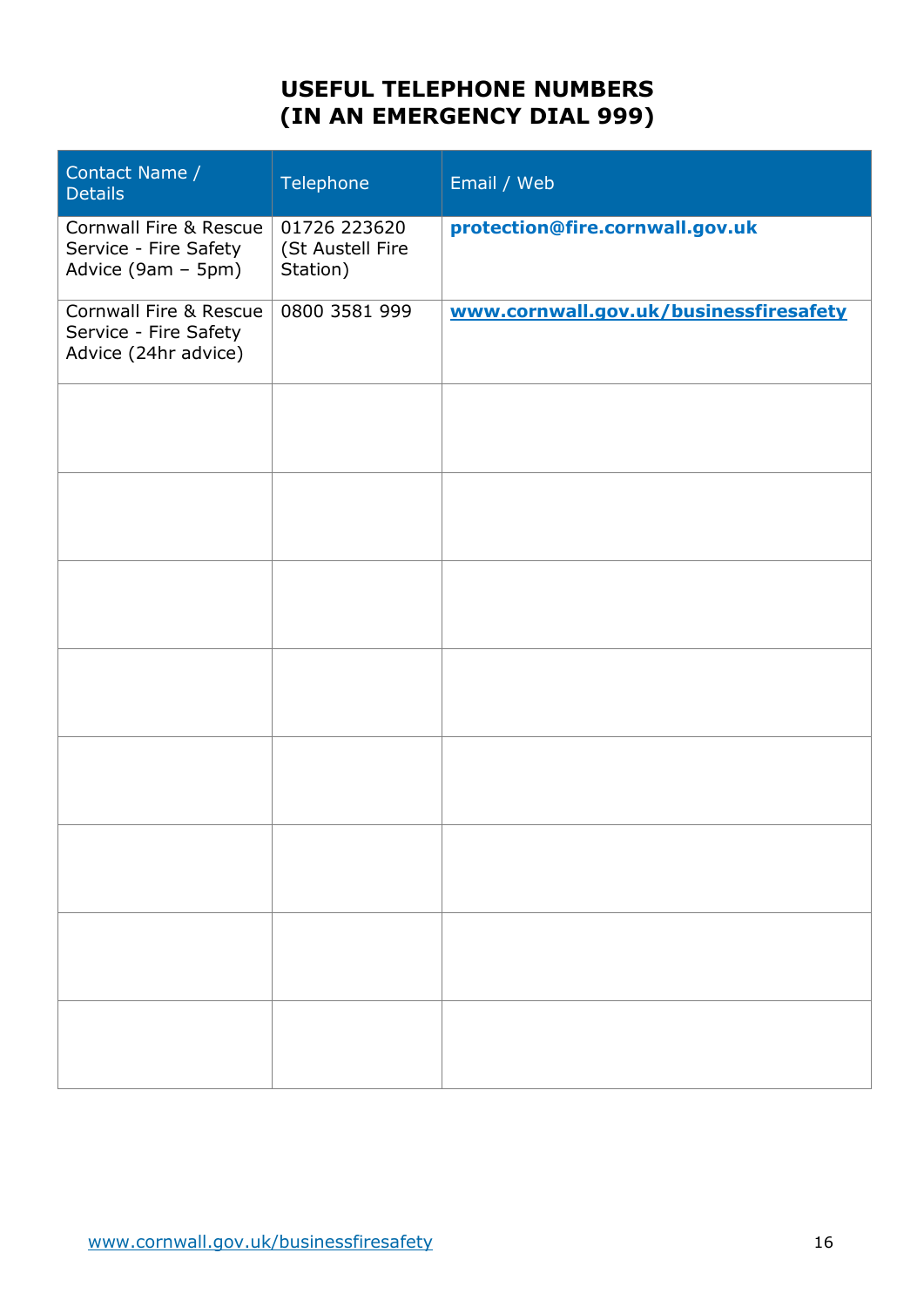## **LIST OF COMPETENT PERSONS/FIRE WARDENS**

| Name           | Dept or location | Tel        |
|----------------|------------------|------------|
| Name of Deputy |                  | Deputy Tel |
| Name           | Dept or location | Tel        |
| Name of Deputy |                  | Deputy Tel |
| Name           | Dept or location | Tel        |
| Name of Deputy |                  | Deputy Tel |
| Name           | Dept or location | Tel        |
| Name of Deputy |                  | Deputy Tel |
| Name           | Dept or location | Tel        |
| Name of Deputy |                  | Deputy Tel |
| Name           | Dept or location | Tel        |
| Name of Deputy |                  | Deputy Tel |
| Name           | Dept or location | Tel        |
| Name of Deputy |                  | Deputy Tel |
| Name           | Dept or location | Tel        |
| Name of Deputy |                  | Deputy Tel |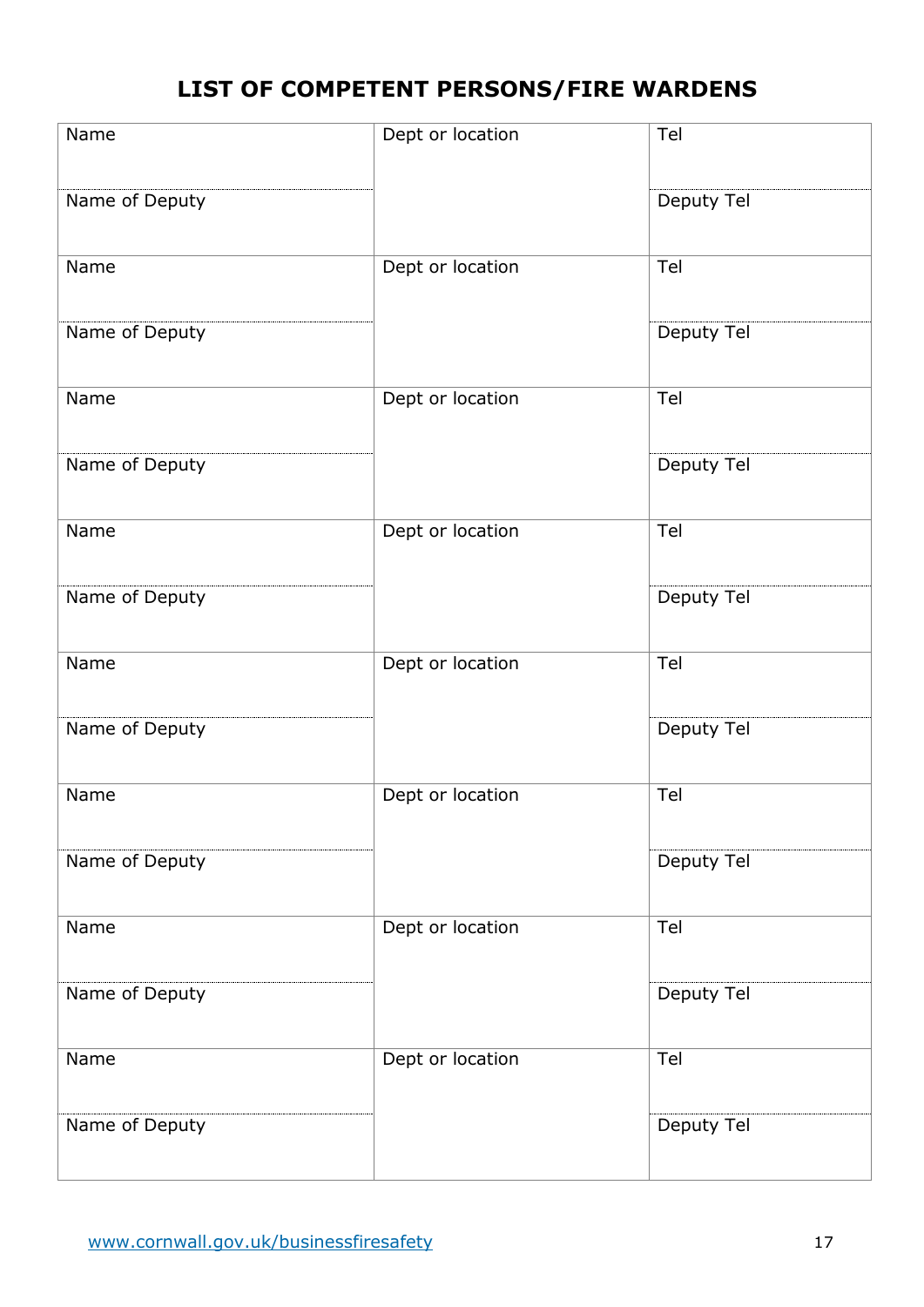## **RECORD OF SAFETY TRAINING**

| Date | Trainee name | Type of training -<br>Induction, evacuation drill,<br>theory or practical | Competent<br>Yes / No | Name of<br>instructor |
|------|--------------|---------------------------------------------------------------------------|-----------------------|-----------------------|
|      |              |                                                                           |                       |                       |
|      |              |                                                                           |                       |                       |
|      |              |                                                                           |                       |                       |
|      |              |                                                                           |                       |                       |
|      |              |                                                                           |                       |                       |
|      |              |                                                                           |                       |                       |
|      |              |                                                                           |                       |                       |
|      |              |                                                                           |                       |                       |
|      |              |                                                                           |                       |                       |
|      |              |                                                                           |                       |                       |
|      |              |                                                                           |                       |                       |
|      |              |                                                                           |                       |                       |
|      |              |                                                                           |                       |                       |
|      |              |                                                                           |                       |                       |
|      |              |                                                                           |                       |                       |
|      |              |                                                                           |                       |                       |
|      |              |                                                                           |                       |                       |
|      |              |                                                                           |                       |                       |
|      |              |                                                                           |                       |                       |
|      |              |                                                                           |                       |                       |
|      |              |                                                                           |                       |                       |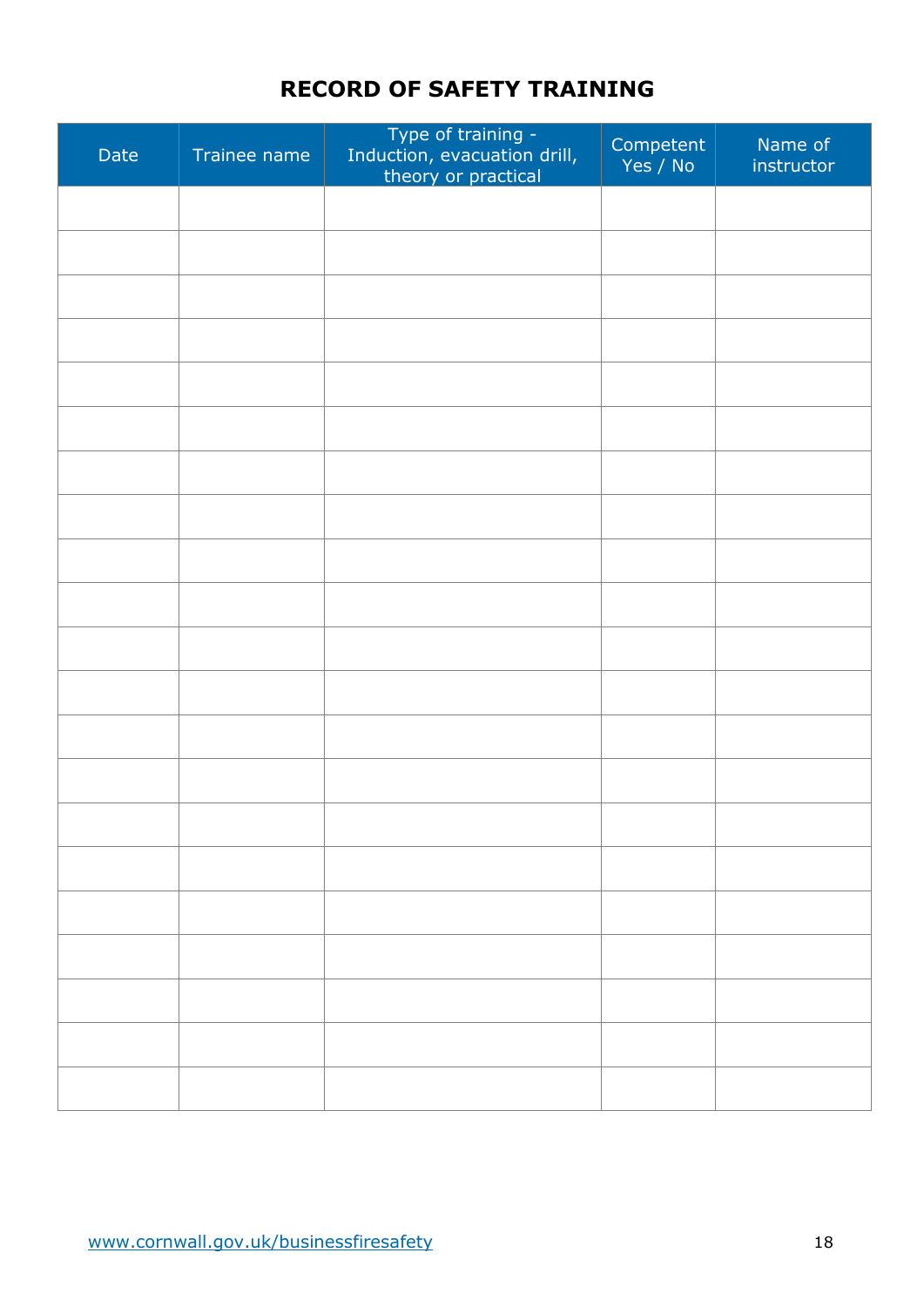## **FIRE ALARM AND AUTOMATIC DOOR RELEASE DEVICES Record of Tests**

|      | Fire alarm<br>call point or detector |                 | Automatic door<br>release(s) |                 |          | Name of |  |
|------|--------------------------------------|-----------------|------------------------------|-----------------|----------|---------|--|
| Date | Location or<br>ID number             | Pass /<br>Fail? | Location or ID<br>number     | Pass /<br>Fail? | Comments | tester  |  |
|      |                                      |                 |                              |                 |          |         |  |
|      |                                      |                 |                              |                 |          |         |  |
|      |                                      |                 |                              |                 |          |         |  |
|      |                                      |                 |                              |                 |          |         |  |
|      |                                      |                 |                              |                 |          |         |  |
|      |                                      |                 |                              |                 |          |         |  |
|      |                                      |                 |                              |                 |          |         |  |
|      |                                      |                 |                              |                 |          |         |  |
|      |                                      |                 |                              |                 |          |         |  |
|      |                                      |                 |                              |                 |          |         |  |
|      |                                      |                 |                              |                 |          |         |  |
|      |                                      |                 |                              |                 |          |         |  |
|      |                                      |                 |                              |                 |          |         |  |
|      |                                      |                 |                              |                 |          |         |  |
|      |                                      |                 |                              |                 |          |         |  |
|      |                                      |                 |                              |                 |          |         |  |
|      |                                      |                 |                              |                 |          |         |  |
|      |                                      |                 |                              |                 |          |         |  |
|      |                                      |                 |                              |                 |          |         |  |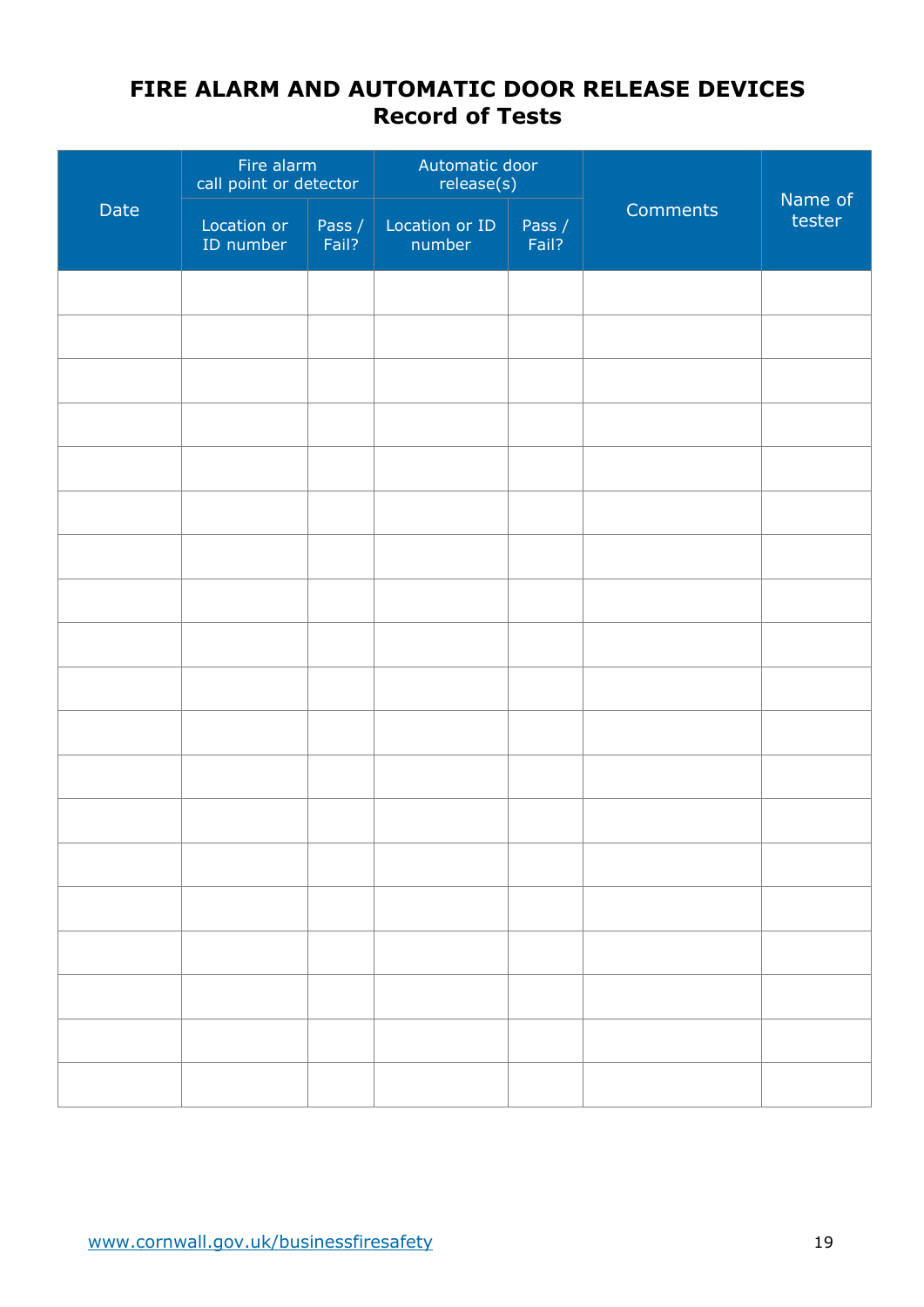## **EMERGENCY LIGHTING Record of Tests**

| Date | Location or<br>ID number | Test (monthly<br>or annual) | Remedial action<br>required | Pass /<br>Fail? | Name of tester |
|------|--------------------------|-----------------------------|-----------------------------|-----------------|----------------|
|      |                          |                             |                             |                 |                |
|      |                          |                             |                             |                 |                |
|      |                          |                             |                             |                 |                |
|      |                          |                             |                             |                 |                |
|      |                          |                             |                             |                 |                |
|      |                          |                             |                             |                 |                |
|      |                          |                             |                             |                 |                |
|      |                          |                             |                             |                 |                |
|      |                          |                             |                             |                 |                |
|      |                          |                             |                             |                 |                |
|      |                          |                             |                             |                 |                |
|      |                          |                             |                             |                 |                |
|      |                          |                             |                             |                 |                |
|      |                          |                             |                             |                 |                |
|      |                          |                             |                             |                 |                |
|      |                          |                             |                             |                 |                |
|      |                          |                             |                             |                 |                |
|      |                          |                             |                             |                 |                |
|      |                          |                             |                             |                 |                |
|      |                          |                             |                             |                 |                |
|      |                          |                             |                             |                 |                |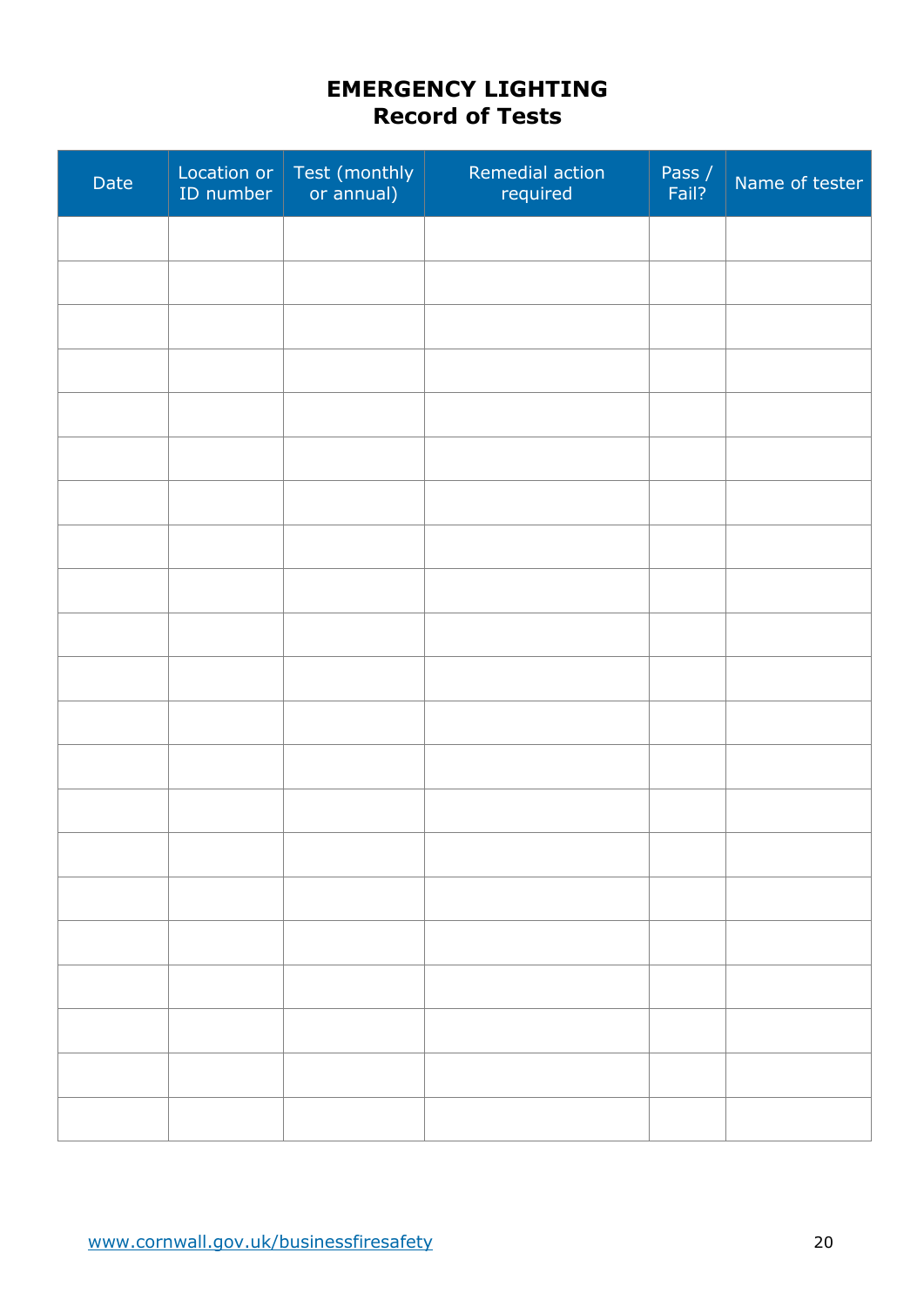## **FIRE EXTINGUISHERS Record of Tests**

| Date | Extinguisher | Inspection<br>or test | Remedial action required | Pass /<br>Fail? | Name of<br>tester |
|------|--------------|-----------------------|--------------------------|-----------------|-------------------|
|      |              |                       |                          |                 |                   |
|      |              |                       |                          |                 |                   |
|      |              |                       |                          |                 |                   |
|      |              |                       |                          |                 |                   |
|      |              |                       |                          |                 |                   |
|      |              |                       |                          |                 |                   |
|      |              |                       |                          |                 |                   |
|      |              |                       |                          |                 |                   |
|      |              |                       |                          |                 |                   |
|      |              |                       |                          |                 |                   |
|      |              |                       |                          |                 |                   |
|      |              |                       |                          |                 |                   |
|      |              |                       |                          |                 |                   |
|      |              |                       |                          |                 |                   |
|      |              |                       |                          |                 |                   |
|      |              |                       |                          |                 |                   |
|      |              |                       |                          |                 |                   |
|      |              |                       |                          |                 |                   |
|      |              |                       |                          |                 |                   |
|      |              |                       |                          |                 |                   |
|      |              |                       |                          |                 |                   |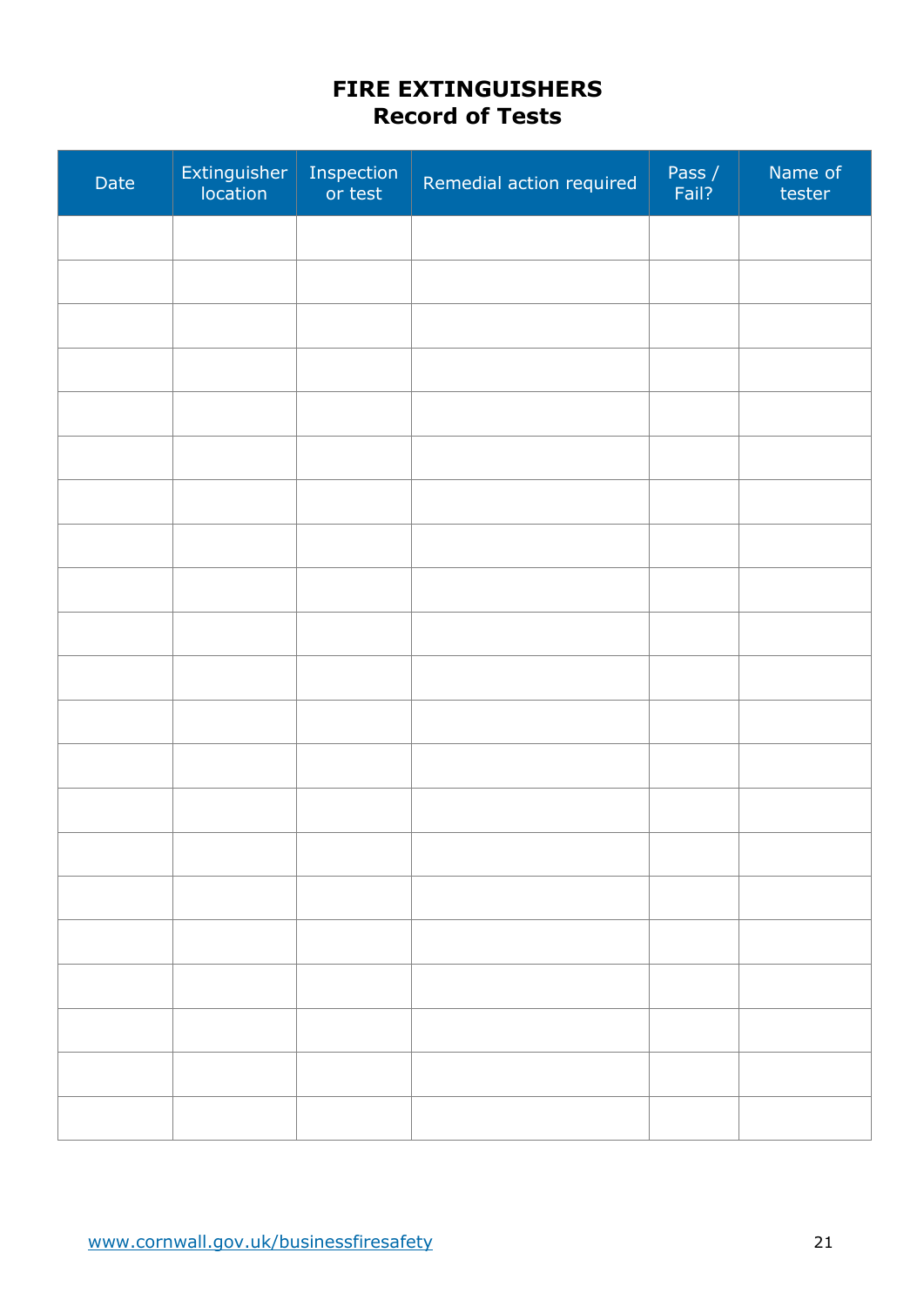## **FIRE BLANKETS Record of Tests**

| Date | <b>Blanket</b><br>location | Inspection<br>or test | Remedial action required | Pass /<br>Fail? | Name of<br>tester |
|------|----------------------------|-----------------------|--------------------------|-----------------|-------------------|
|      |                            |                       |                          |                 |                   |
|      |                            |                       |                          |                 |                   |
|      |                            |                       |                          |                 |                   |
|      |                            |                       |                          |                 |                   |
|      |                            |                       |                          |                 |                   |
|      |                            |                       |                          |                 |                   |
|      |                            |                       |                          |                 |                   |
|      |                            |                       |                          |                 |                   |
|      |                            |                       |                          |                 |                   |
|      |                            |                       |                          |                 |                   |
|      |                            |                       |                          |                 |                   |
|      |                            |                       |                          |                 |                   |
|      |                            |                       |                          |                 |                   |
|      |                            |                       |                          |                 |                   |
|      |                            |                       |                          |                 |                   |
|      |                            |                       |                          |                 |                   |
|      |                            |                       |                          |                 |                   |
|      |                            |                       |                          |                 |                   |
|      |                            |                       |                          |                 |                   |
|      |                            |                       |                          |                 |                   |
|      |                            |                       |                          |                 |                   |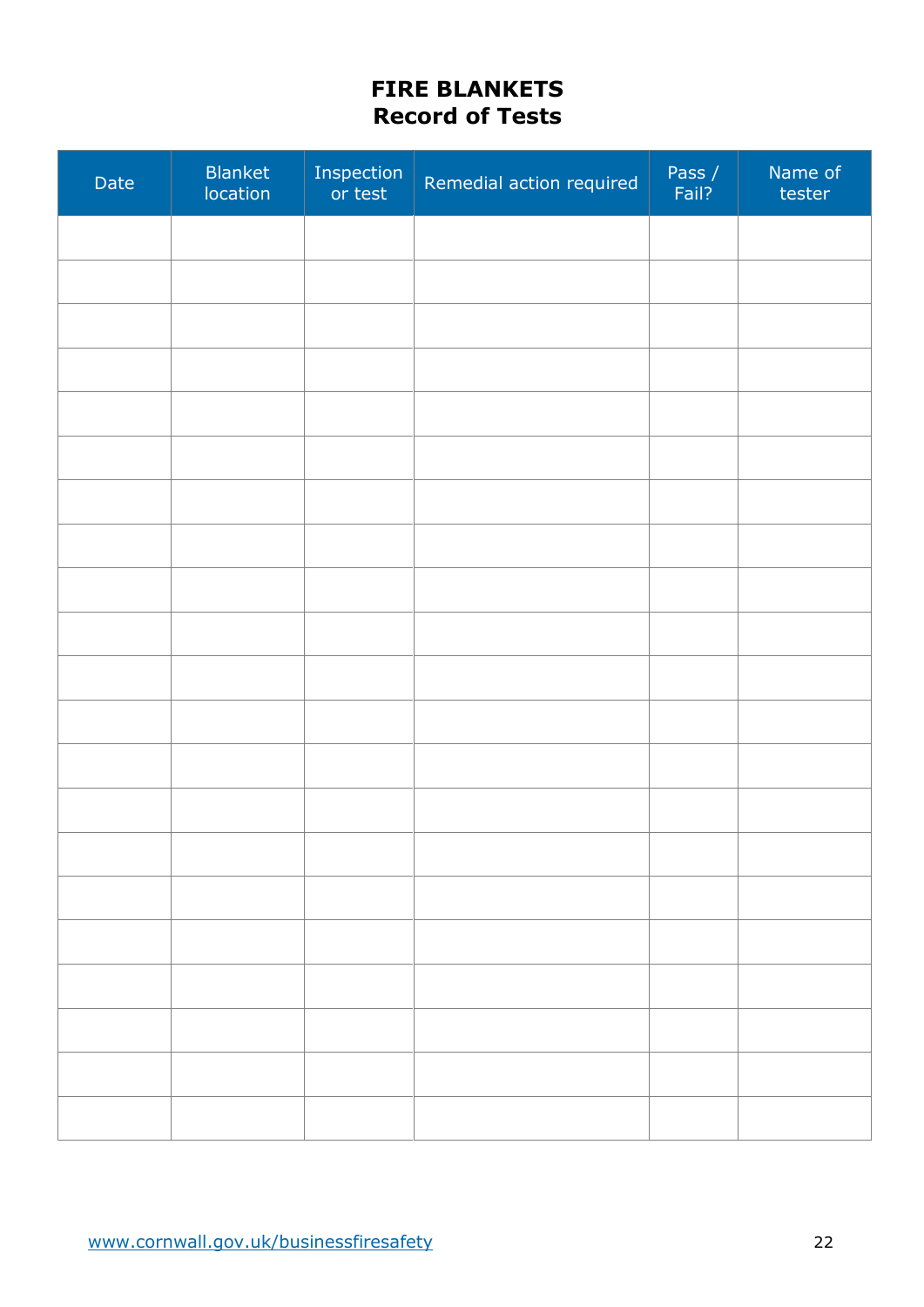## **HOSE-REELS Record of Tests**

| Date | Hose-reel<br>location | Inspection<br>or test | Remedial action required | Pass /<br>Fail? | Name of<br>tester |
|------|-----------------------|-----------------------|--------------------------|-----------------|-------------------|
|      |                       |                       |                          |                 |                   |
|      |                       |                       |                          |                 |                   |
|      |                       |                       |                          |                 |                   |
|      |                       |                       |                          |                 |                   |
|      |                       |                       |                          |                 |                   |
|      |                       |                       |                          |                 |                   |
|      |                       |                       |                          |                 |                   |
|      |                       |                       |                          |                 |                   |
|      |                       |                       |                          |                 |                   |
|      |                       |                       |                          |                 |                   |
|      |                       |                       |                          |                 |                   |
|      |                       |                       |                          |                 |                   |
|      |                       |                       |                          |                 |                   |
|      |                       |                       |                          |                 |                   |
|      |                       |                       |                          |                 |                   |
|      |                       |                       |                          |                 |                   |
|      |                       |                       |                          |                 |                   |
|      |                       |                       |                          |                 |                   |
|      |                       |                       |                          |                 |                   |
|      |                       |                       |                          |                 |                   |
|      |                       |                       |                          |                 |                   |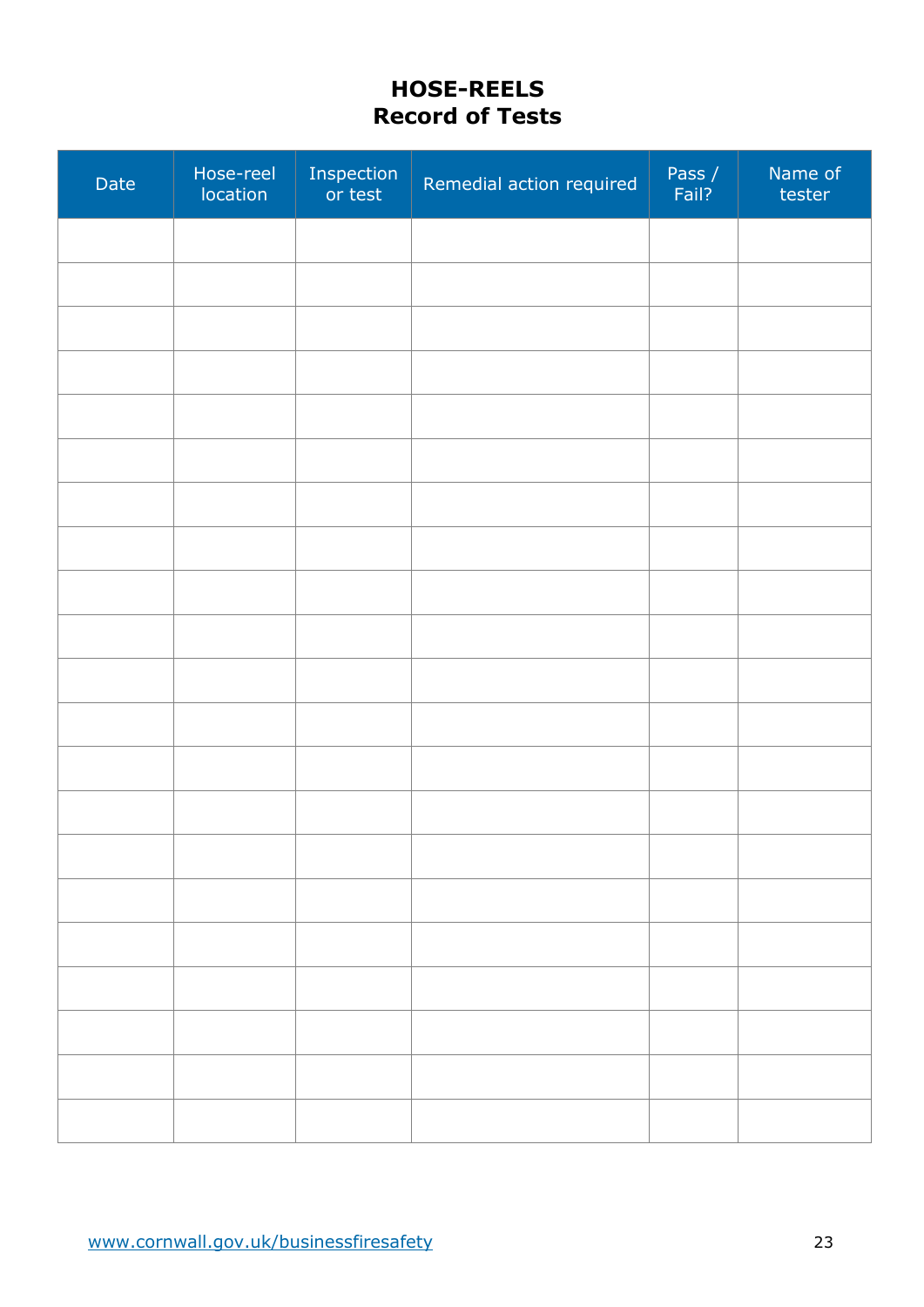## **SPRINKLER SYSTEMS (AUTOMATIC) Record of Tests**

| Date | Water &<br>air<br>pressure<br>gauges | Water<br>levels in<br>system | Water<br>motor<br>alarm | Automatic<br>pump<br>start | Diesel<br>engine<br>restarting | Faults & action<br>taken | Name of<br>tester |  |
|------|--------------------------------------|------------------------------|-------------------------|----------------------------|--------------------------------|--------------------------|-------------------|--|
|      | Pass /<br>Fail                       | Pass /<br>Fail               | Pass /<br>Fail          | Pass /<br>Fail             | Pass /<br>Fail                 |                          |                   |  |
|      |                                      |                              |                         |                            |                                |                          |                   |  |
|      |                                      |                              |                         |                            |                                |                          |                   |  |
|      |                                      |                              |                         |                            |                                |                          |                   |  |
|      |                                      |                              |                         |                            |                                |                          |                   |  |
|      |                                      |                              |                         |                            |                                |                          |                   |  |
|      |                                      |                              |                         |                            |                                |                          |                   |  |
|      |                                      |                              |                         |                            |                                |                          |                   |  |
|      |                                      |                              |                         |                            |                                |                          |                   |  |
|      |                                      |                              |                         |                            |                                |                          |                   |  |
|      |                                      |                              |                         |                            |                                |                          |                   |  |
|      |                                      |                              |                         |                            |                                |                          |                   |  |
|      |                                      |                              |                         |                            |                                |                          |                   |  |
|      |                                      |                              |                         |                            |                                |                          |                   |  |
|      |                                      |                              |                         |                            |                                |                          |                   |  |
|      |                                      |                              |                         |                            |                                |                          |                   |  |
|      |                                      |                              |                         |                            |                                |                          |                   |  |
|      |                                      |                              |                         |                            |                                |                          |                   |  |
|      |                                      |                              |                         |                            |                                |                          |                   |  |
|      |                                      |                              |                         |                            |                                |                          |                   |  |
|      |                                      |                              |                         |                            |                                |                          |                   |  |

#### **Continued…**

www.cornwall.gov.uk/businessfiresafety 24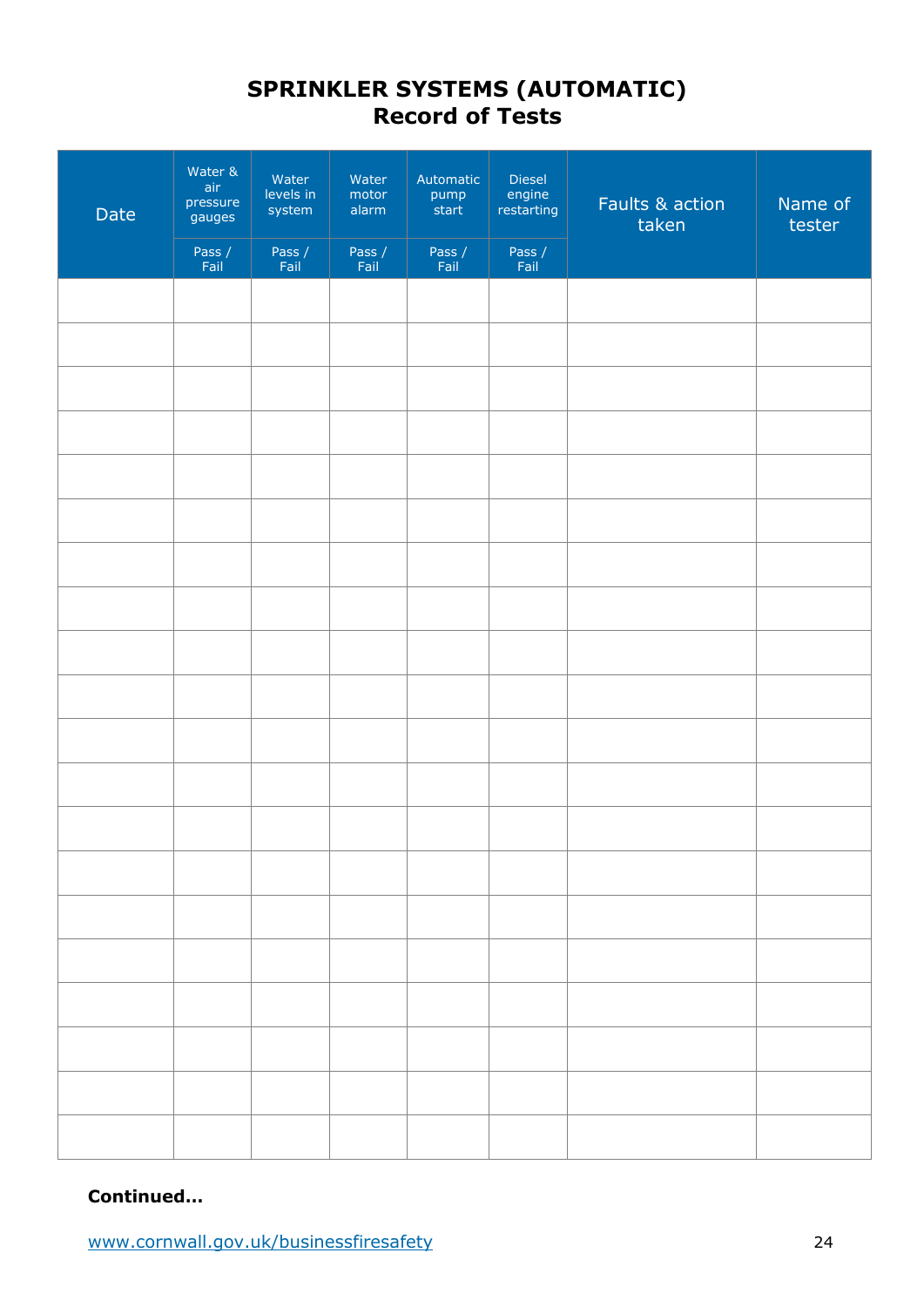### **SPRINKLER SYSTEMS (AUTOMATIC) Record of Tests**

| Date | <b>Lead Acid</b><br>Batteries/<br>Electrolyte<br>levels | Mode<br>monitoring<br>system on<br>Life Safety<br>Installations | Fire Service<br>or Alarm<br>Receiving<br>Centre link | Trace Local<br>Heating | Faults & action taken Name of tester |  |
|------|---------------------------------------------------------|-----------------------------------------------------------------|------------------------------------------------------|------------------------|--------------------------------------|--|
|      | Pass / Fail                                             | Pass / Fail                                                     | Pass / Fail                                          | Pass / Fail            |                                      |  |
|      |                                                         |                                                                 |                                                      |                        |                                      |  |
|      |                                                         |                                                                 |                                                      |                        |                                      |  |
|      |                                                         |                                                                 |                                                      |                        |                                      |  |
|      |                                                         |                                                                 |                                                      |                        |                                      |  |
|      |                                                         |                                                                 |                                                      |                        |                                      |  |
|      |                                                         |                                                                 |                                                      |                        |                                      |  |
|      |                                                         |                                                                 |                                                      |                        |                                      |  |
|      |                                                         |                                                                 |                                                      |                        |                                      |  |
|      |                                                         |                                                                 |                                                      |                        |                                      |  |
|      |                                                         |                                                                 |                                                      |                        |                                      |  |
|      |                                                         |                                                                 |                                                      |                        |                                      |  |
|      |                                                         |                                                                 |                                                      |                        |                                      |  |
|      |                                                         |                                                                 |                                                      |                        |                                      |  |
|      |                                                         |                                                                 |                                                      |                        |                                      |  |
|      |                                                         |                                                                 |                                                      |                        |                                      |  |
|      |                                                         |                                                                 |                                                      |                        |                                      |  |
|      |                                                         |                                                                 |                                                      |                        |                                      |  |
|      |                                                         |                                                                 |                                                      |                        |                                      |  |
|      |                                                         |                                                                 |                                                      |                        |                                      |  |
|      |                                                         |                                                                 |                                                      |                        |                                      |  |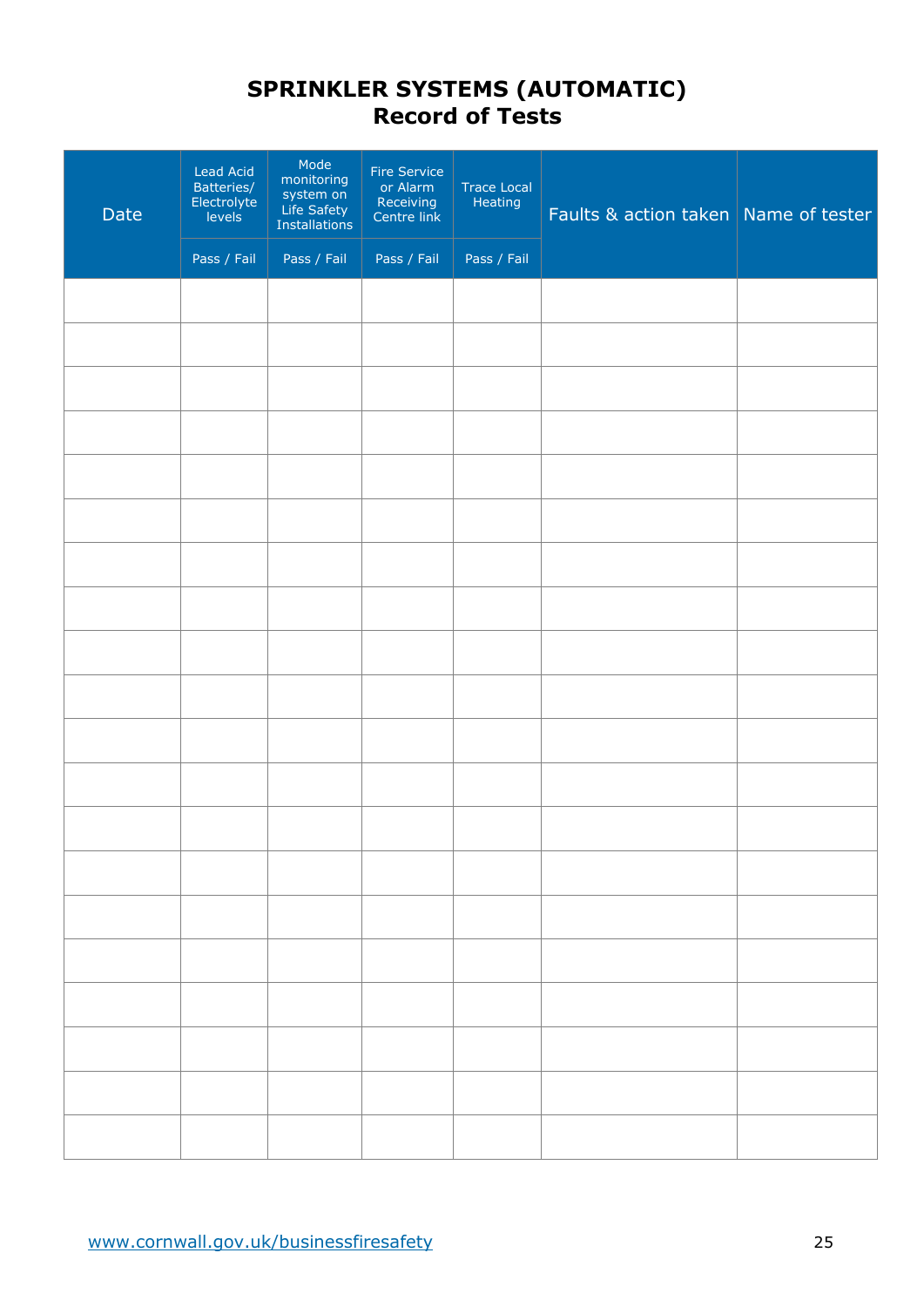## **VISITS BY THE FIRE AND RESCUE SERVICE**

| Date | Nature of Visit | Name of visiting<br>Officer | Comments |
|------|-----------------|-----------------------------|----------|
|      |                 |                             |          |
|      |                 |                             |          |
|      |                 |                             |          |
|      |                 |                             |          |
|      |                 |                             |          |
|      |                 |                             |          |
|      |                 |                             |          |
|      |                 |                             |          |
|      |                 |                             |          |
|      |                 |                             |          |
|      |                 |                             |          |
|      |                 |                             |          |
|      |                 |                             |          |
|      |                 |                             |          |
|      |                 |                             |          |
|      |                 |                             |          |
|      |                 |                             |          |
|      |                 |                             |          |
|      |                 |                             |          |
|      |                 |                             |          |
|      |                 |                             |          |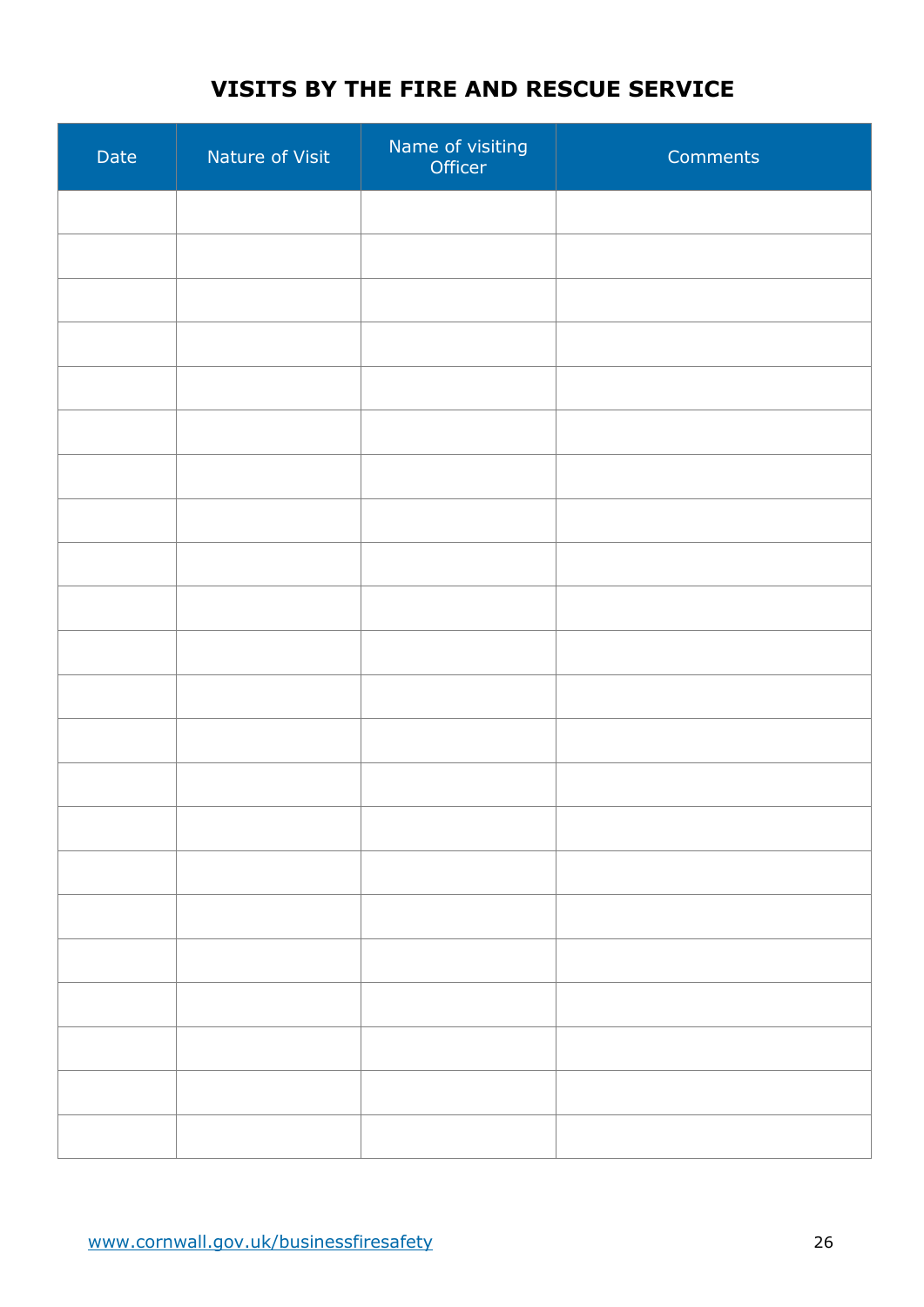## **RECORD OF FALSE FIRE ALARMS (used to identify trends in your fire alarm system)**

|      | Call Point/detector |                      |                         |                             | Discussed with    |                  |
|------|---------------------|----------------------|-------------------------|-----------------------------|-------------------|------------------|
| Date | Zone or<br>Location | ${\rm ID}$<br>number | Cause of false<br>alarm | Remedial action<br>required | Alarm<br>Engineer | Risk<br>Assessor |
|      |                     |                      |                         |                             |                   |                  |
|      |                     |                      |                         |                             |                   |                  |
|      |                     |                      |                         |                             |                   |                  |
|      |                     |                      |                         |                             |                   |                  |
|      |                     |                      |                         |                             |                   |                  |
|      |                     |                      |                         |                             |                   |                  |
|      |                     |                      |                         |                             |                   |                  |
|      |                     |                      |                         |                             |                   |                  |
|      |                     |                      |                         |                             |                   |                  |
|      |                     |                      |                         |                             |                   |                  |
|      |                     |                      |                         |                             |                   |                  |
|      |                     |                      |                         |                             |                   |                  |
|      |                     |                      |                         |                             |                   |                  |
|      |                     |                      |                         |                             |                   |                  |
|      |                     |                      |                         |                             |                   |                  |
|      |                     |                      |                         |                             |                   |                  |
|      |                     |                      |                         |                             |                   |                  |
|      |                     |                      |                         |                             |                   |                  |
|      |                     |                      |                         |                             |                   |                  |
|      |                     |                      |                         |                             |                   |                  |
|      |                     |                      |                         |                             |                   |                  |